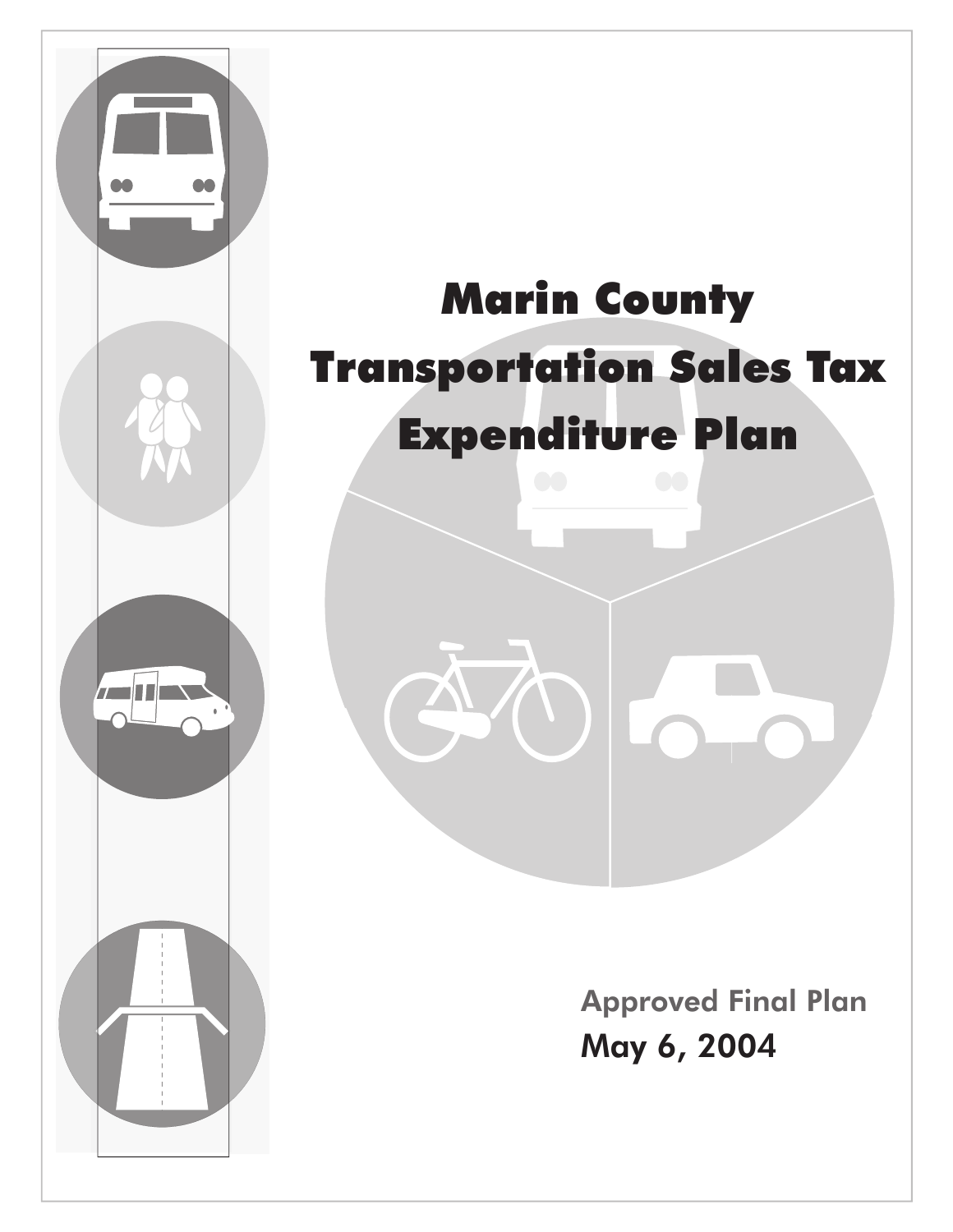# Table of Contents

| Why does Marin County need a transportation                                               |  |
|-------------------------------------------------------------------------------------------|--|
| How will the Sales Tax Expenditure Plan help<br>improve mobility within Marin County?ES-2 |  |
|                                                                                           |  |
| Plan Development and Implementation ES-4                                                  |  |
| <b>Marin County Transportation Sales Tax</b>                                              |  |
|                                                                                           |  |
| The Transportation Sales Tax Expenditure Plan<br>in Summary…………………………………………………………3        |  |
|                                                                                           |  |
| <b>Marin County 20-Year Transportation Sales Tax</b>                                      |  |
|                                                                                           |  |
|                                                                                           |  |
| Maintain and Expand Local Bus Transit Service 8                                           |  |
| Maintain and Improve the Rural Bus Transit System  11                                     |  |
| Maintain and Expand Transit Services and Programs                                         |  |
| Invest in Bus Transit Facilities for a Clean and                                          |  |
| Strategy #2 101 Gap Closure  14                                                           |  |
|                                                                                           |  |
| Strategy #4 School Access & Safety  22                                                    |  |
|                                                                                           |  |
|                                                                                           |  |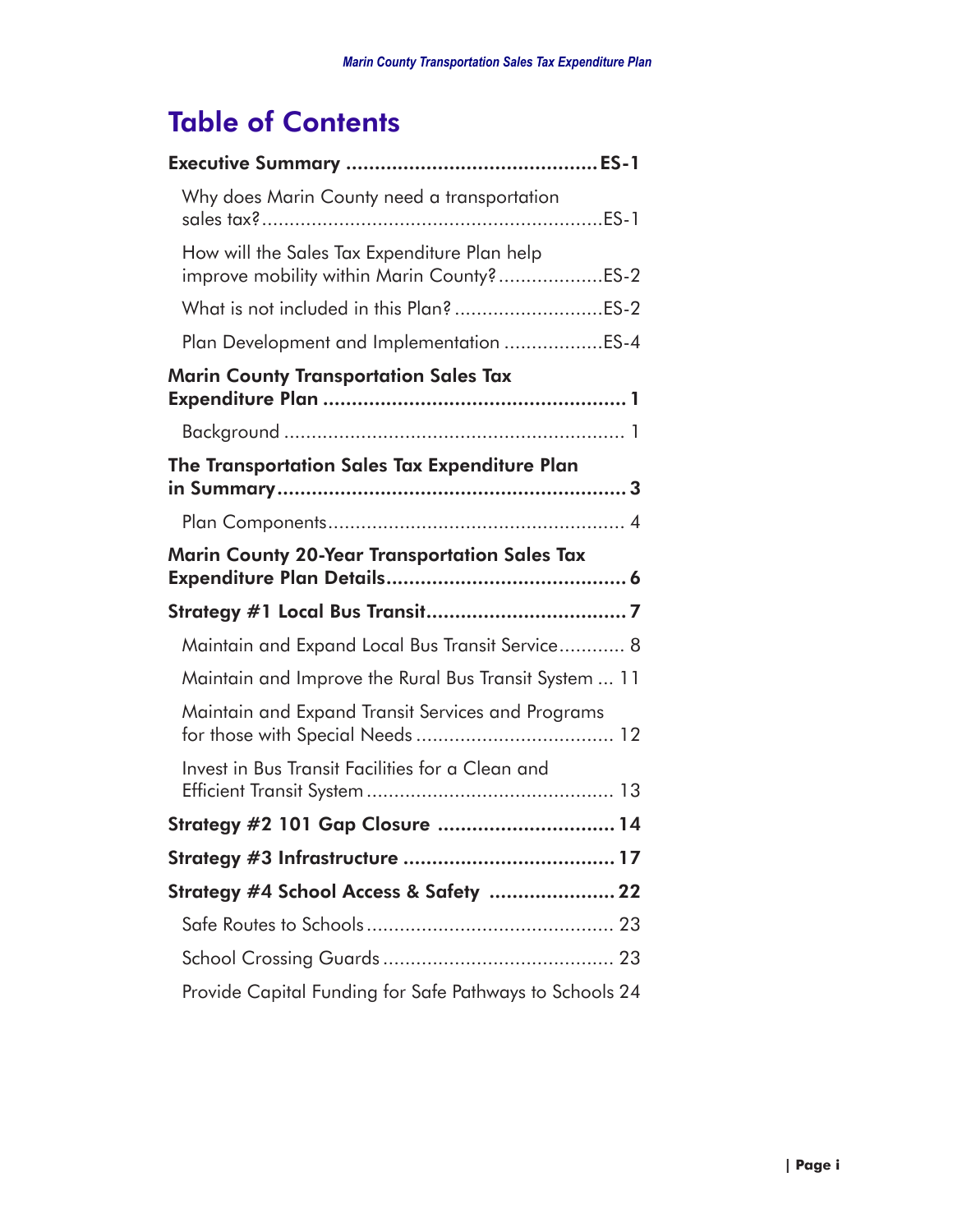| <b>Transportation Sales Tax Governance and</b> |  |
|------------------------------------------------|--|
| Transportation Authority of Marin (TAM) 25     |  |
|                                                |  |
| Work Program and Strategic Plan 26             |  |
|                                                |  |
|                                                |  |
|                                                |  |
|                                                |  |
|                                                |  |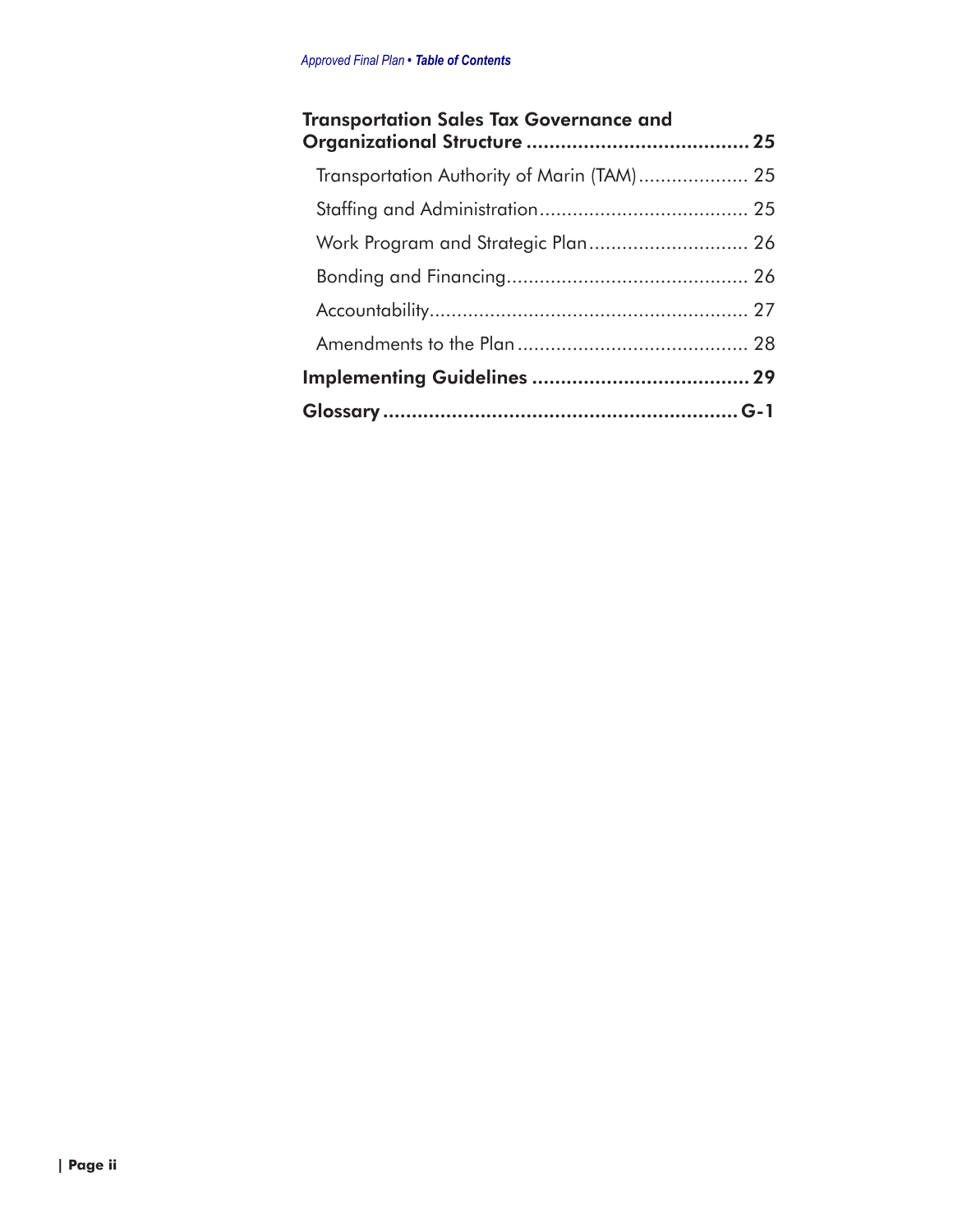# Executive Summary

### WHY DOES MARIN COUNTY NEED <sup>A</sup> TRANSPORTATION SALES TAX?

**Our transportation system is in crisis.** The days of being able to build more or wider roads to deal with increasing mobility needs are over. To maintain mobility, we must provide a balanced transportation system that includes all modes – roadways and transitways, bikeways and pedestrian facilities – and includes services that are targeted to the diverse communities within Marin County. Despite our increasing needs, funding continues to shrink, resulting in delays to our most important projects and reducing our alternatives.

**Even projects that we once thought had sufficient funding are now in jeopardy as a result of our current statewide fiscal crisis.** The Highway 101 Carpool Lane Gap Closure Project ("gap closure")\*, which would complete the "gap" in the high occupancy vehicle lane on Highway 101 through San Rafael, has lost some of its promised funding as a result of the State's financial problems. Without a new source of local funds, this critical transportation project will suffer long delays, and may not be completed for another decade. Additionally, funding for local bus transit service continues to be insufficient to meet even the reduced service levels implemented in November 2003. Local funds are needed to end the spiral of "service cuts and fare increases" that will otherwise continue to decimate our local transit network, just as commute patterns change to favor more in-county commutes.

**One of the few avenues for funding that can be directly implemented by Marin County residents is a transportation sales tax.** This transportation sales tax Expenditure Plan\* outlines a program for spending a half-cent  $(\frac{1}{2})$ -cent) increase in sales taxes, which can only be spent on transportation purposes in Marin County. This plan is intended

Marin County's transportation problems have gotten worse just as transportation funding has become more scarce. A transportation sales tax is the most feasible method available to fund the projects that will meet Marin's most pressing problems:

- Reducing congestion on Highway 101
- Maintaining and improving our local roads and other infrastructure
- Maintaining and improving bus transit services both within Marin County and to San Francisco
- Maintaining and improving specialized paratransit services for seniors and the disabled
- Reducing local congestion around schools and providing safe routes to schools

<sup>\*</sup> See glossary for definition of term.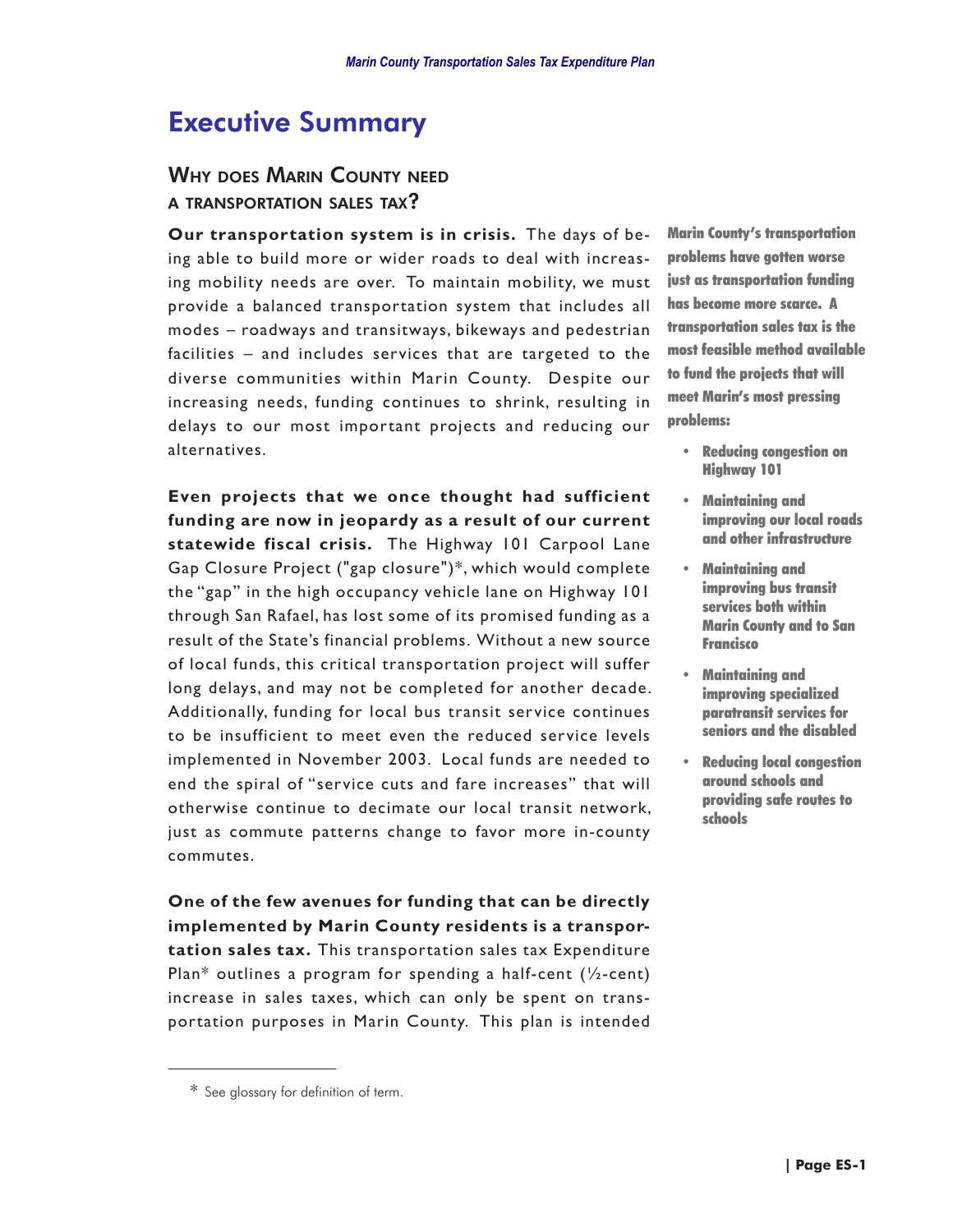to provide a high degree of accountability, while maintaining the flexibility needed to respond to emerging transportation issues over a 20-year period. The program focuses on meeting local needs with locally generated funds, allowing state and federal sources to be focused on regional needs.

By generating local funds specifically targeted for local transportation improvements, the Transportation Sales Tax Expenditure Plan will enable Marin to:

- Compete successfully for State and Federal grants requiring local matching funds, allowing local tax dollars to fund more projects
- Fund the projects with the greatest local impact based on measurable performance criteria
- Ensure that funds are distributed fairly throughout the County

These funds can not be taken by the state or any other agency or used for any other purpose than those stated in the Plan.

**Becoming a "Self-Help" County**\* **will help Marin get its fair share of state and federal sources.** While a sales tax alone will not solve all of our transportation problems, implementing a transportation sales tax, approved by two-thirds of the voters of Marin County, opens new opportunities for leveraging\* or matching our local money with state and federal sources that require a local share. Using leveraging, our local sales tax has the potential of generating more funding from outside sources than the amount generated locally, while setting Marin County on a course of independence that will allow us to determine our own priorities for transportation projects.

### HOW WILL THE SALES TAX EXPENDITURE PLAN HELP IMPROVE MOBILITY WITHIN MARIN COUNTY?

The plan has a single goal, supported by four implementation strategies, designed to protect the environment and quality of life enjoyed in Marin County. Each strategy is supported by specific but flexible programs (described in detail in the body of the plan) that have been designed to provide a high degree of accountability to voters.

### WHAT IS NOT INCLUDED IN THIS PLAN?

No single source of funding can implement all of the transportation projects planned for Marin County. Expenditures to create or operate regional rail programs and the Highway 101 Marin-Sonoma Narrows Project are specifically not included in the sales tax expenditure plan. In addition, to minimize local funding of regional projects, the only project on Highway 101 eligible for sales tax funding is the Highway 101 Carpool Lane "Gap Closure" described in Strategy 2.

<sup>\*</sup> See glossary for definition of term.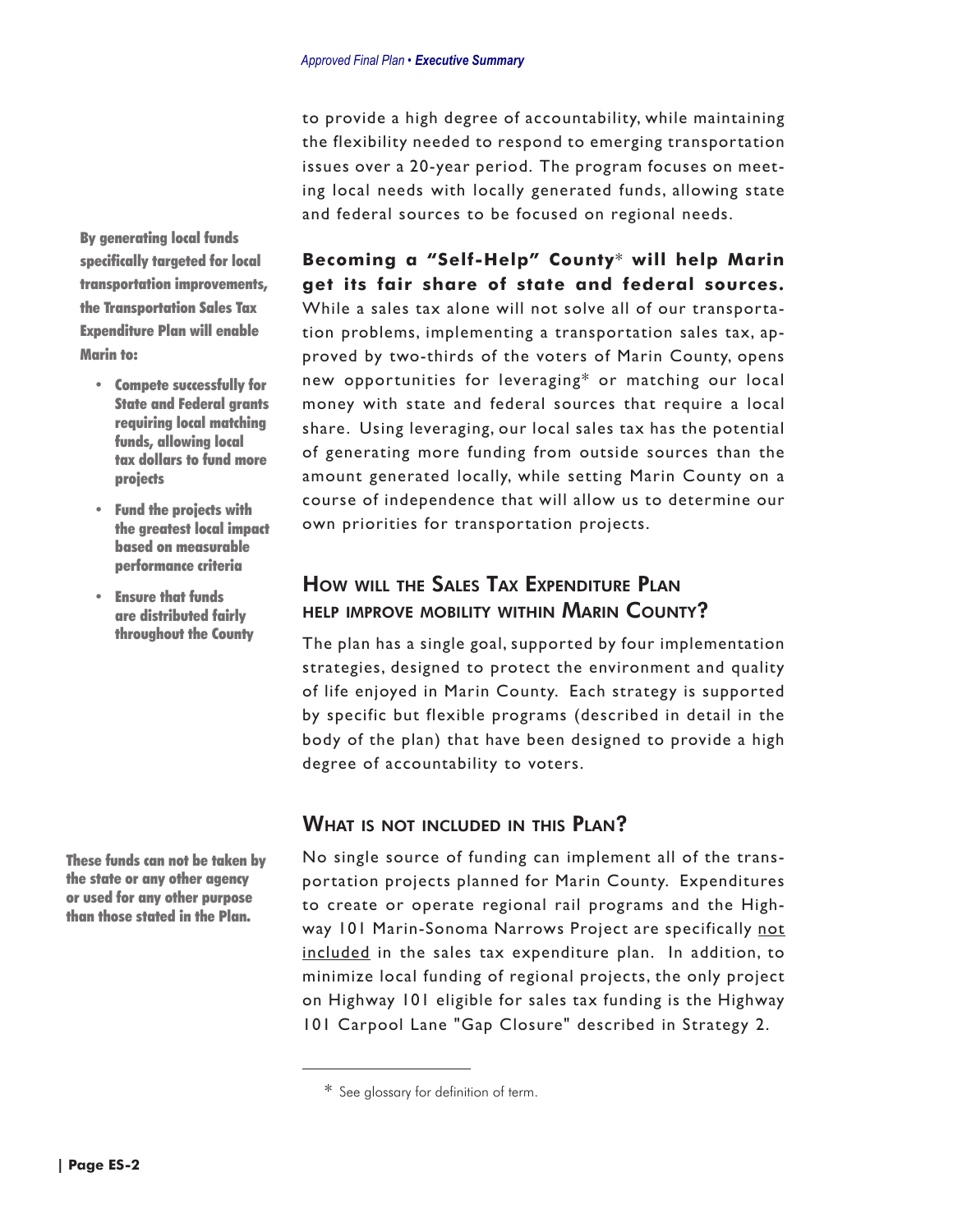| <b>GOAL: Improve mobility and reduce local congestion for everyone</b><br>who lives or works in Marin County by providing a variety of<br>high quality transportation options designed to meet local<br>needs. |       |                                         |
|----------------------------------------------------------------------------------------------------------------------------------------------------------------------------------------------------------------|-------|-----------------------------------------|
| <b>Implementation Strategy</b>                                                                                                                                                                                 | %     | Est. 20-year<br>Revenue<br>(\$Millions) |
| Develop a seamless local bus transit system that<br>$\mathbf{L}$<br>improves mobility and serves community needs,<br>including special transit for seniors and the dis-<br>abled (paratransit services).       | 55%   | \$182.38                                |
| 2.<br>Fully fund and ensure the acclerated completion<br>of the Highway 101 Carpool Lane Gap Closure<br>Project through San Rafael.                                                                            | 7.5%  | \$24.87                                 |
| 3.<br>Maintain, improve, and manage Marin County's<br>local transportation infrastructure, including<br>roads, bikeways, sidewalks, and pathways.                                                              | 26.5% | \$87.87                                 |
| 4. Reduce school related congestion and<br>provide safer access to schools.                                                                                                                                    | 11%   | \$36.48                                 |
| <b>TOTAL</b>                                                                                                                                                                                                   | 100%  | \$331.6 M                               |

Figure ES-1 articulates the goal of the sales tax and summarizes each of the implementation strategies.

The plan's implementing strategies provide improvements to all travel modes, providing a richness of choices for those that drive and for those that cannot (or choose not to) drive for all of their trips. By increasing both the variety and quality of travel options available to Marin County residents and workers, the plan's implementing strategies provide a clear path to improving future mobility.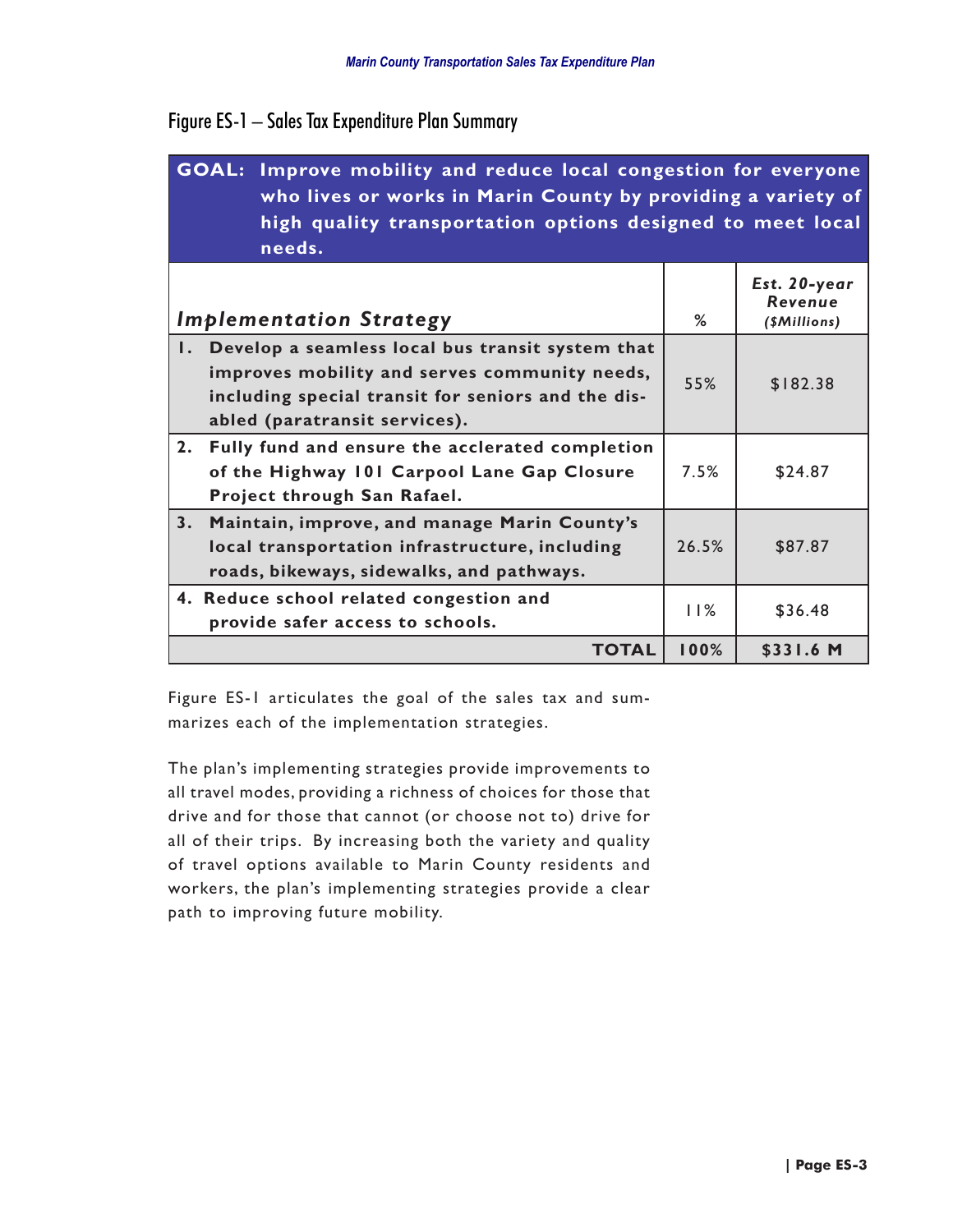The plan has been designed to balance flexibility with accountability. Under no circumstance can the proceeds of this sales tax be used for anything other than the specific transportation projects described in this Expenditure Plan.

These strategies are designed to maximize the efficiency of our transportation investment in three key ways:

- Coordinated Funding The projects and programs within each of the strategies are designed to complement and reinforce one another by providing necessary infrastructure and capital investments, supportive programs, or both. All strategies work toward supporting the single goal of the Expenditure Plan.
- Independence By developing its own source of local transportation funding, Marin County can plan its transportation future independent of other agencies that may not have the best interests of Marin County at heart.
- Matching or Leverage By becoming a "self-help county"\* Marin can gain access to external funds and grants. The projects and programs outlined in this plan are expected to bring an increased share of funding from other sources.

### PLAN DEVELOPMENT AND IMPLEMENTATION

This plan represents the culmination of over four years of planning, preparation, and public involvement. The plan has been heavily influenced by the input of five Citizens Advisory Committees, representing the diverse interests of the County, and by the input of all of the cities and towns in the County.

If passed, this Transportation Sales Tax Expenditure Plan will be managed by the Transportation Authority of Marin (TAM)\*, an agency created to plan, finance, and oversee implementation of transportation programs. The Authority\* includes representatives from each of the cities and towns in Marin County, as well as all five members of the County Board of Supervisors, who work together to improve mobility in the County. Public input will be guaranteed throughout the implementation process with a Technical Advisory Committee\* made up of many of the public stakeholders in the County assisting in project prioritization. A Citizens' Oversight Committee\* will report directly to the public and will be made up of private citizens representing a diverse range of interests within the community. All decision processes will encourage broad public input.

If passed, the duration of the tax will be 20 years, ending in 2025.

<sup>\*</sup> See glossary for definition of term.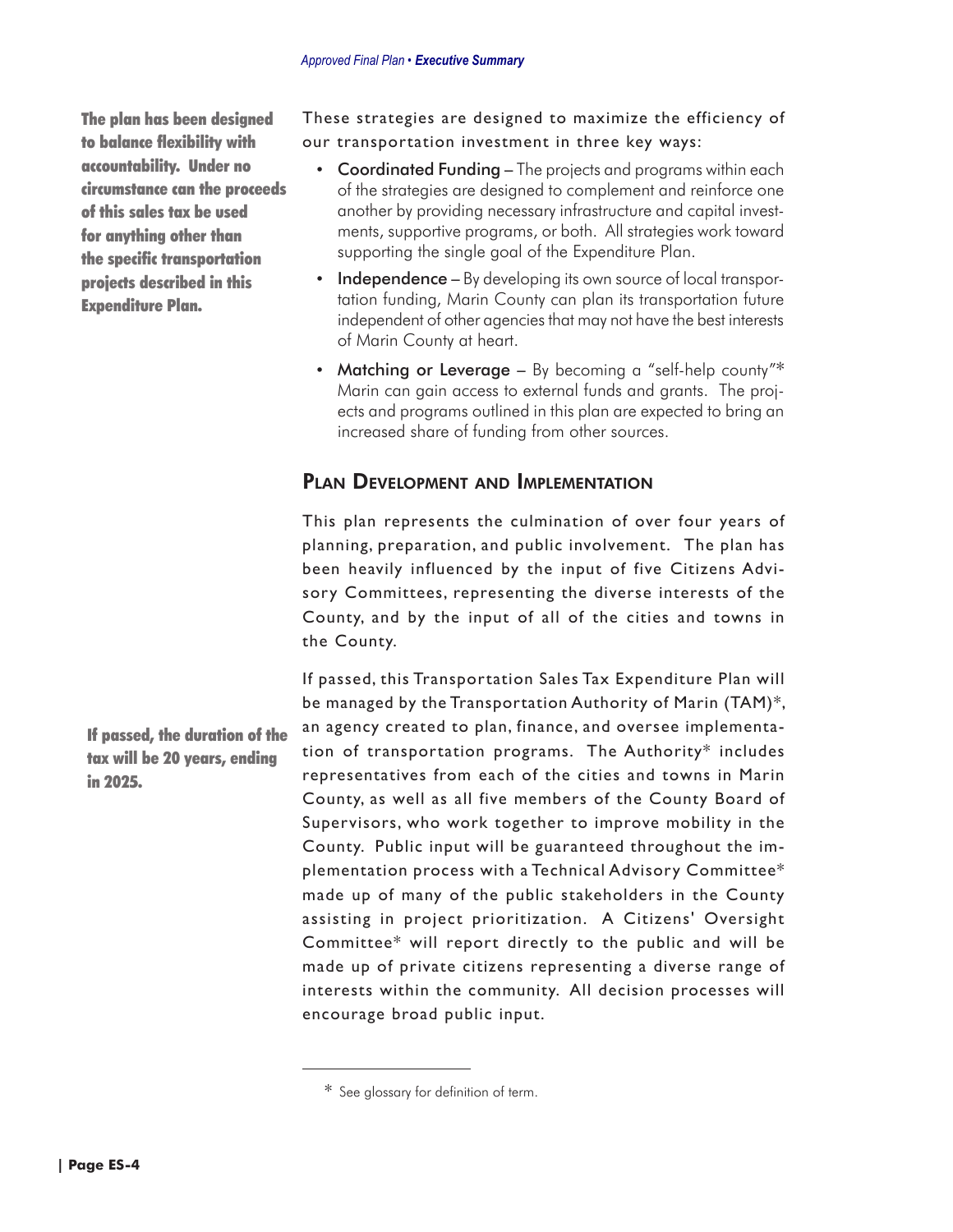# Marin County Transportation Sales Tax Expenditure Plan

#### **BACKGROUND**

Today, more than 80% of all daily trips originating in Marin County are made in autos on roads built to standards established decades ago. Our transportation infrastructure is being overburdened as our demand to travel continually increases. This comes as no surprise to the people who live and work in Marin County. In a recent poll, transportation issues, including reducing congestion on Highway 101 and maintaining and improving our local transportation systems, were identified as the most important issues facing Marin County today.

There is no single solution to our transportation problems, just as there is no single source that can fully fund all of our mobility needs. Transportation projects in Marin County are funded in a variety of ways, including grants from federal and state government, local shares of gas tax and sales tax, and other means. However, current funding will not be adequate to maintain the existing transportation system over the coming 20 years, and will not keep pace with the demands of an increasingly mobile Marin County. In fact, Marin County's 2003 Transportation Vision identified nearly \$2 billion in transportation projects in Marin County that should be completed over the next 25 years, with only about \$300 million in known revenue available for these projects.

Even projects that we once thought had sufficient funding are now in jeopardy as a result of our current statewide fiscal crisis, including completion of the Highway 101 Carpool Lane Gap Closure Project through San Rafael. Without a new source of local funds, this critical transportation project will not be completed until at least 2015. Additionally, funding for local transit service continues to be insufficient to meet even the reduced service levels implemented in November 2003. A new source of local funds is needed to end the spiral of service cuts and fare increases that will otherwise continue to decimate our local transit network, just as commute patterns change to favor more in-county commutes.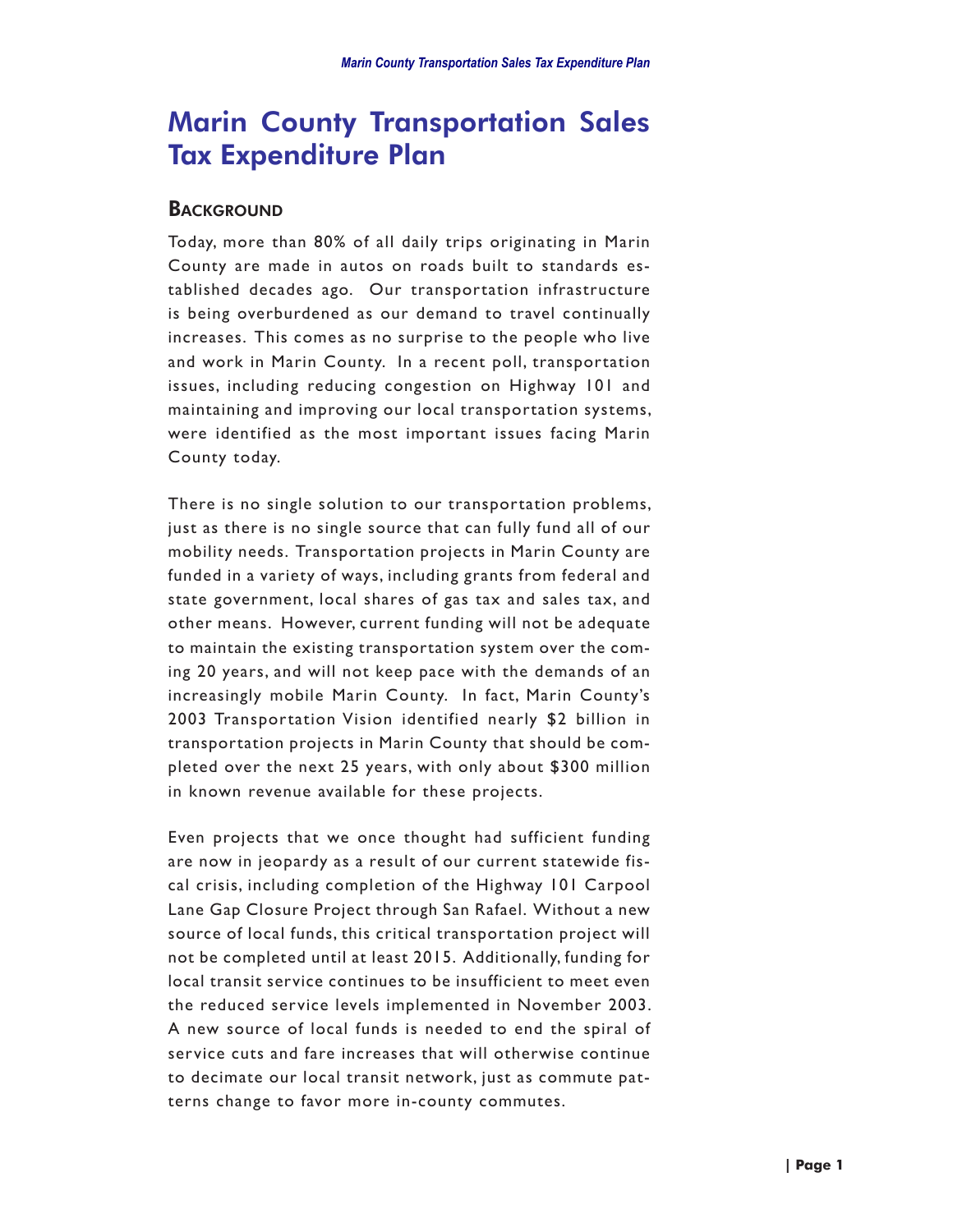#### *Approved Final Plan*

Transportation sales tax funds can be directly controlled by Marin County and can only be used on the local transportation projects specified in this Plan.

Recognizing that the future of our county depends on the mobility provided by a safe and comprehensive transportation network that includes many different travel options, Marin County and its partners are continually advocating for new funding sources for transportation. One of the few avenues for funding that can be directly controlled by Marin County residents is a transportation sales tax. While the sales tax will not close the funding gap, it provides a significant opportunity to improve our transportation system.

This Transportation Sales Tax Expenditure Plan outlines a program for spending a half-cent (1/2-cent) increase in sales taxes, to be entirely dedicated to transportation purposes in Marin County. This plan is intended to provide a high degree of accountability, while maintaining the flexibility needed to respond to emerging transportation issues over a 20-year period. The program focuses on meeting local needs with locally generated funds, allowing state and federal sources to be focused on regional needs. As with other sales taxes, rent, grocery purchases, healthcare, water, and utilities would be exempted from the new tax, minimizing the impact on lower-income households. Furthermore, this Expenditure Plan has been designed to provide significant benefits to lower-income households by funding bus transit and other improvements that benefit those who do not own or choose not to drive cars.

A half-cent (1/2-cent) transportation sales tax is expected to generate an average of \$16.5 M per year over 20 years in new revenue, net of expenses for administration, debt service and bond issuance costs,<sup>1</sup> or a total of  $$331.6$  M (million) over 20 years. This source alone will not solve all of our transportation problems. But, implementing a transportation sales tax, approved by two-thirds of the voters of Marin County, demonstrates to regional, State, and Federal funding agencies that Marin County is a "self-help county," willing to contribute to its own transportation future. It opens new opportunities to compete for state and federal grants that require a local match. Using this approach, our local sales

<sup>&</sup>lt;sup>1</sup> Gross sales tax revenue is estimated to be \$19.6 M annually. The Plan assumes a \$30 M bond issue in the first year of the sales tax, resulting in approximately \$2.65 M in annual debt service, and an annual 5% administration cost.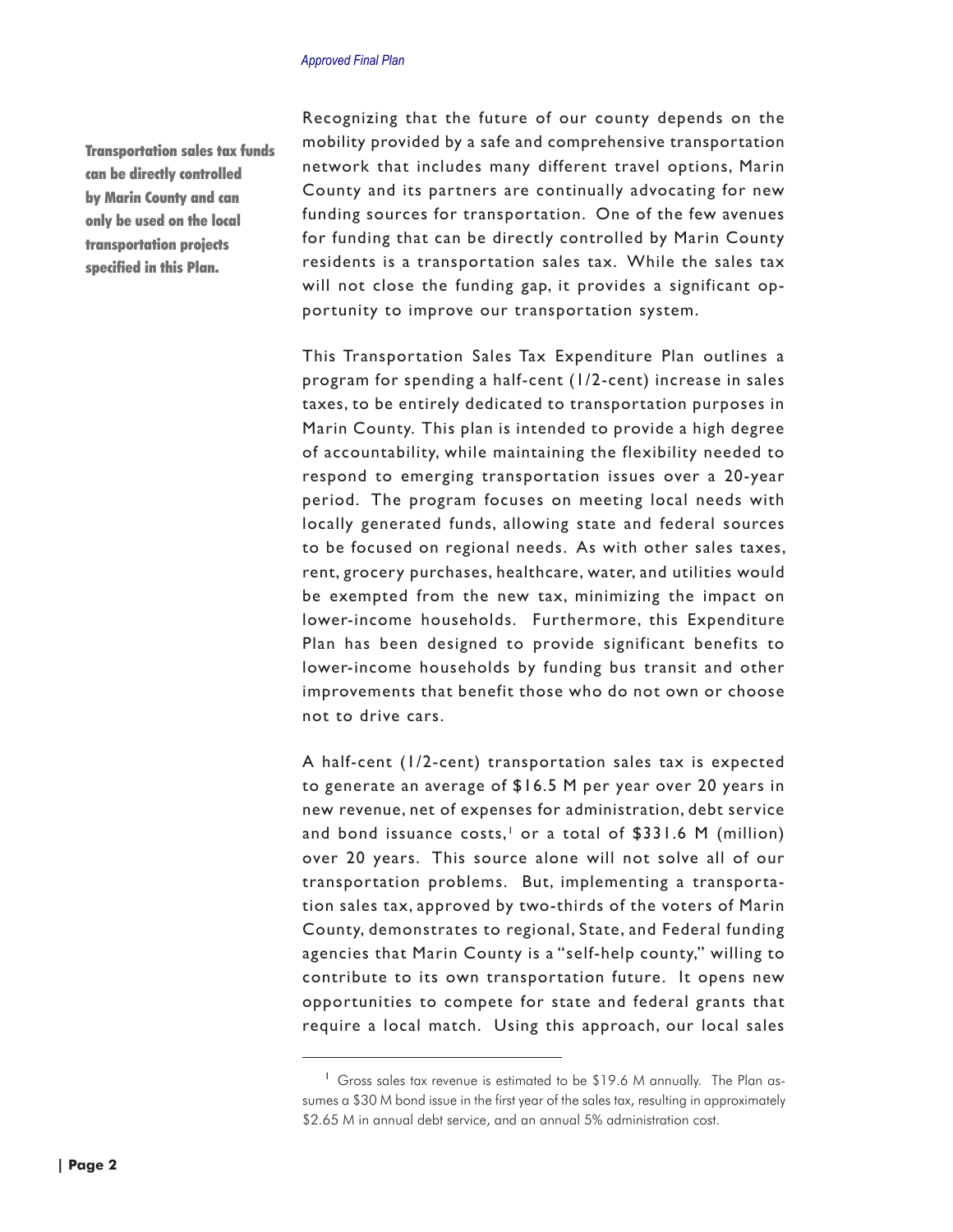tax has the potential for generating more funding from outside sources than the amount generated locally, while setting Marin County on a course of independence that will allow us to set our own priorities for transportation projects.

## The Transportation Sales Tax Expenditure Plan in Summary

The goal and strategies presented in this Transportation Sales Tax Expenditure Plan represent the culmination of over four years of planning and extensive input from the public and from the cities and towns throughout the County. The plan was developed with the assistance of five Citizens' Advisory Committees, representing diverse interests, including representatives of environmental groups, social justice organizations, business representatives, advocates for every travel mode, and advocates for underserved populations, including seniors, persons with disabilities, and those with limited incomes. The plan represents the collective wisdom of those groups, as well as the best technical information available today. The plan was further shaped by input from the cities and towns in Marin County, who each had an opportunity to review and comment on the draft plan as it was being completed.

The Transportation Sales Tax Expenditure Plan has a single goal:

**Improve mobility and reduce local congestion for everyone who lives or works in Marin County by providing a variety of high quality transportation options designed to meet local needs.**

The plan recognizes that there is no single mode of travel that can fulfill all of our transportation needs. Rather, it takes the best advantage of different modes to create a multi-modal transportation system that will improve mobility for auto drivers, transit riders, and those that walk or bike throughout all of Marin County.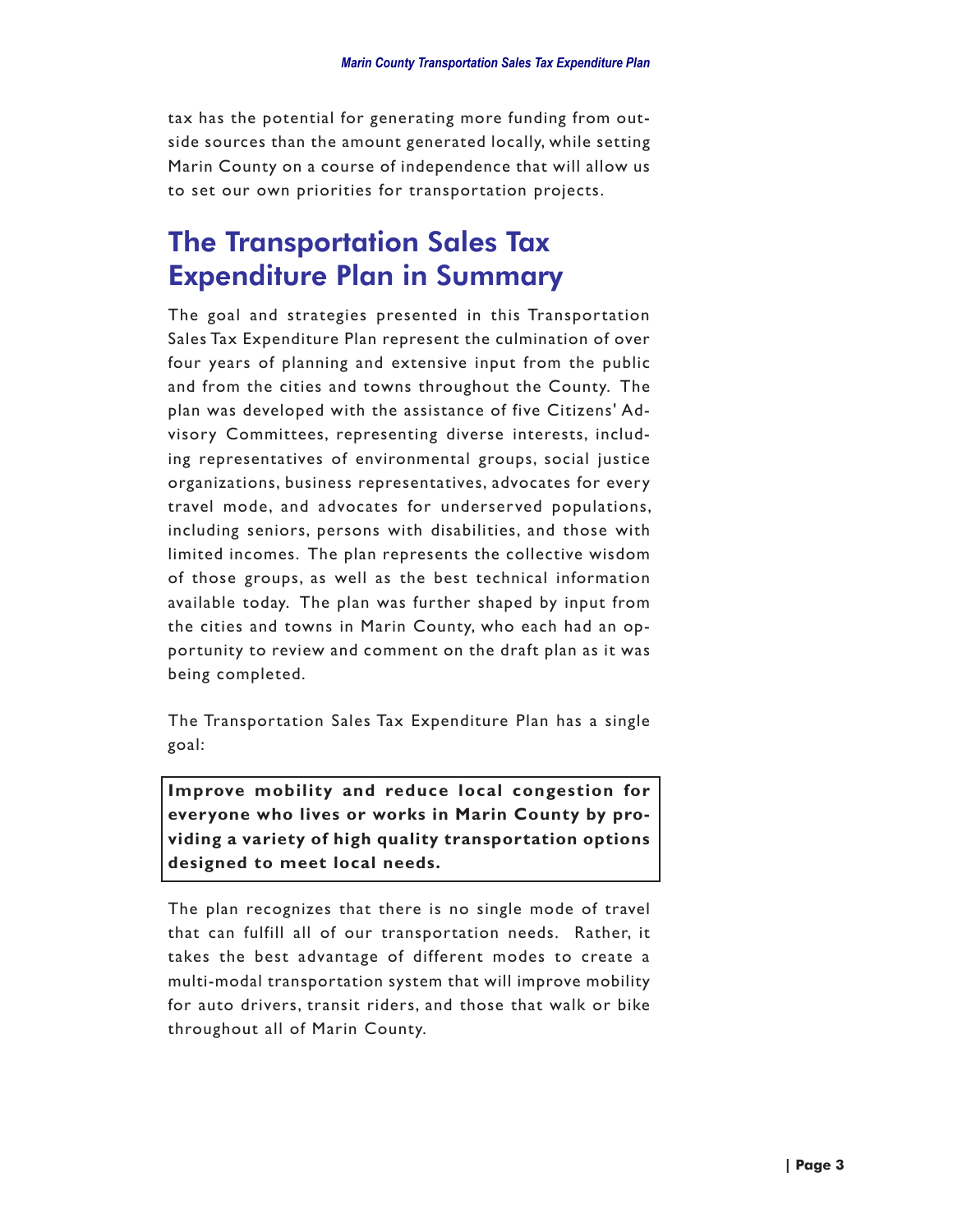### PLAN COMPONENTS

The plan is organized around four strategies designed to protect the environment and quality of life enjoyed in Marin County. Each strategy is supported by specific but flexible programs (described in subsequent sections of the plan) that have been designed to provide a high degree of accountability to voters. Recognizing that the revenue generated by a sales tax is variable and dependent on the health of the economy, each program has been allocated a percentage of receipts. An estimated dollar amount over the 20-year life of the tax is also provided. As receipts increase or decrease, the amounts allocated to each program may fluctuate, but the overall percentage will be maintained.

The strategies outlined in Figure 1 will help achieve the goal of the Expenditure Plan by providing congestion relief and enhancing mobility, bringing improvements to all travel modes and providing a richness of choices for those that drive and for those who cannot (or choose not to) drive for all of their trips. The specific investment choices made in each implementation strategy will be based on measurable benchmarks and performance criteria, ensuring that the proceeds of the tax are used efficiently and effectively.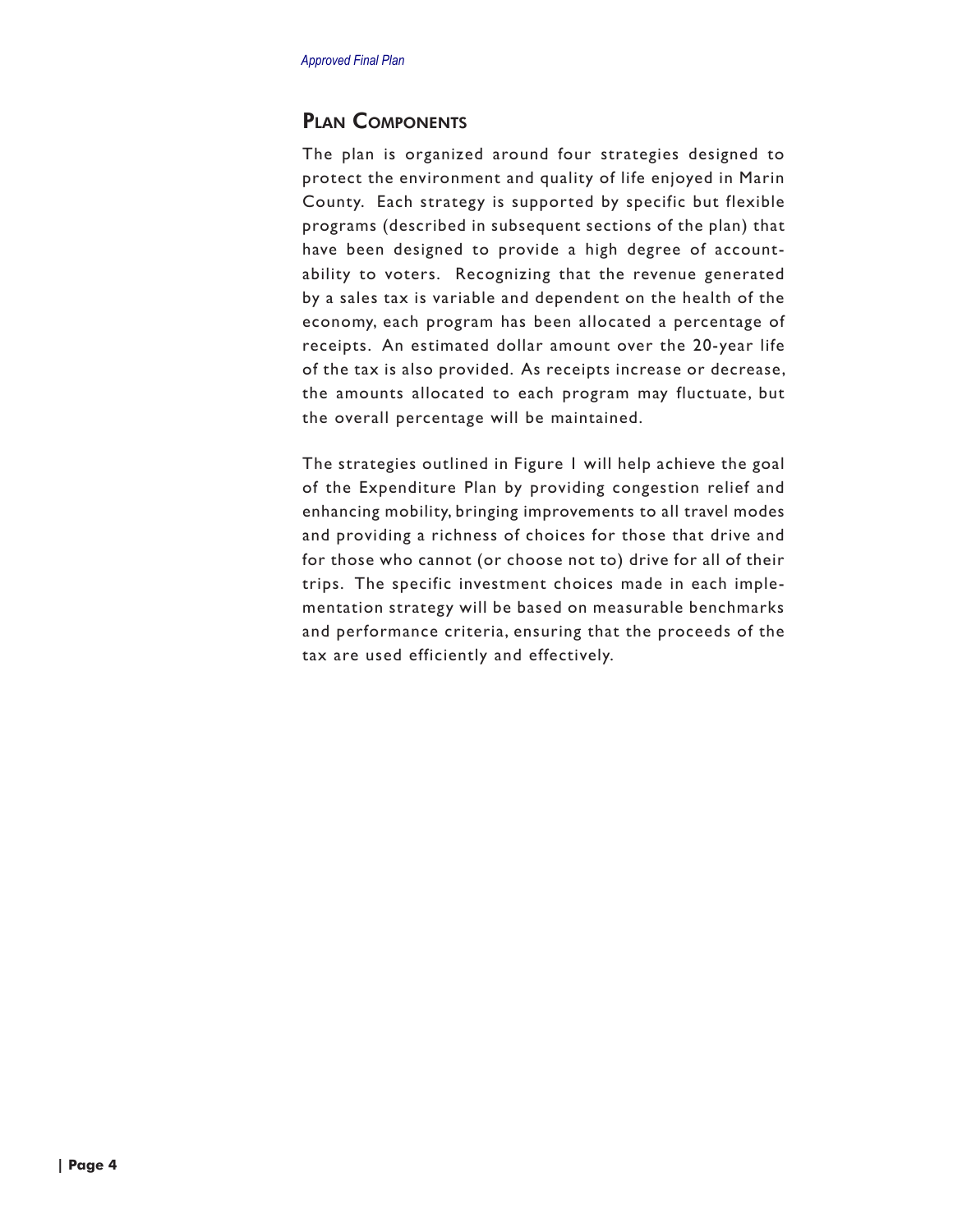## Figure 1 Transportation Sales Tax Expenditure Plan – Implementation Strategies

|                | GOAL: Improve mobility and reduce local congestion for everyone who      |       |                                         |
|----------------|--------------------------------------------------------------------------|-------|-----------------------------------------|
|                | lives or works in Marin County by providing a variety of high qual-      |       |                                         |
|                | ity transportation options designed to meet local needs                  |       |                                         |
|                | <b>Implementation Strategy</b>                                           | %     | Est. 20-year<br>revenue<br>(\$Millions) |
| $\mathsf{I}$ . | Develop a seamless local bus transit system that im-                     |       |                                         |
|                | proves mobility and serves community needs, includ-                      |       |                                         |
|                | ing special transit for seniors and the disabled (para-                  |       |                                         |
|                | transit services).                                                       |       |                                         |
|                | Maintain and improve existing levels of bus transit service              |       |                                         |
|                | throughout Marin County                                                  |       |                                         |
|                | Improve the frequency of buses in high volume corridors<br>$\bullet$     |       |                                         |
|                | Implement small bus and community-based shuttles in many<br>$\bullet$    |       |                                         |
|                | neighborhoods                                                            | 55.0% | \$182.38 M                              |
|                | Implement school bus service enhancements                                |       |                                         |
|                | Maintain and expand the rural bus transit system<br>$\bullet$            |       |                                         |
|                | Improve bus services between Marin County and San Francisco              |       |                                         |
|                | Maintain and expand transit services and programs for those              |       |                                         |
|                | with special needs - seniors, persons with disabilities, youth,          |       |                                         |
|                | and low-income residents                                                 |       |                                         |
|                | Invest in bus transit facilities for a clean and attractive transit      |       |                                         |
|                | system                                                                   |       |                                         |
|                | Provide matching funds for bus transit improvements<br>$\bullet$         |       |                                         |
| 2.             | Fully fund and ensure the accelerated completion of                      |       |                                         |
|                | the Highway 101 Carpool Lane Gap Closure Project                         | 7.5%  | \$24.87 M                               |
|                | through San Rafael.                                                      |       |                                         |
| 3.             | Maintain, improve, and manage Marin County's local                       |       |                                         |
|                | transportation infrastructure, including roads, bike-                    |       |                                         |
|                | ways, sidewalks, and pathways.                                           |       |                                         |
|                | Maintain, improve, and manage our major roadways, bikeways,              | 26.5% | \$87.87 M                               |
|                | sidewalks, and pathways                                                  |       |                                         |
|                | Maintain, improve, and manage our local roadways, bikeways,<br>$\bullet$ |       |                                         |
|                | sidewalks, and pathways                                                  |       |                                         |
| 4.             | Reduce school related congestion and                                     |       |                                         |
|                | provide safer access to schools.                                         |       |                                         |
|                | Maintain and expand the Safe Routes to Schools Program                   | 11.0% | \$36.48 M                               |
|                | Provide crossing guards at key intersections                             |       |                                         |
|                | Provide capital funding for Safe Pathways to School projects             |       |                                         |
|                | <b>TOTAL</b>                                                             | 100%  | \$331.6 M                               |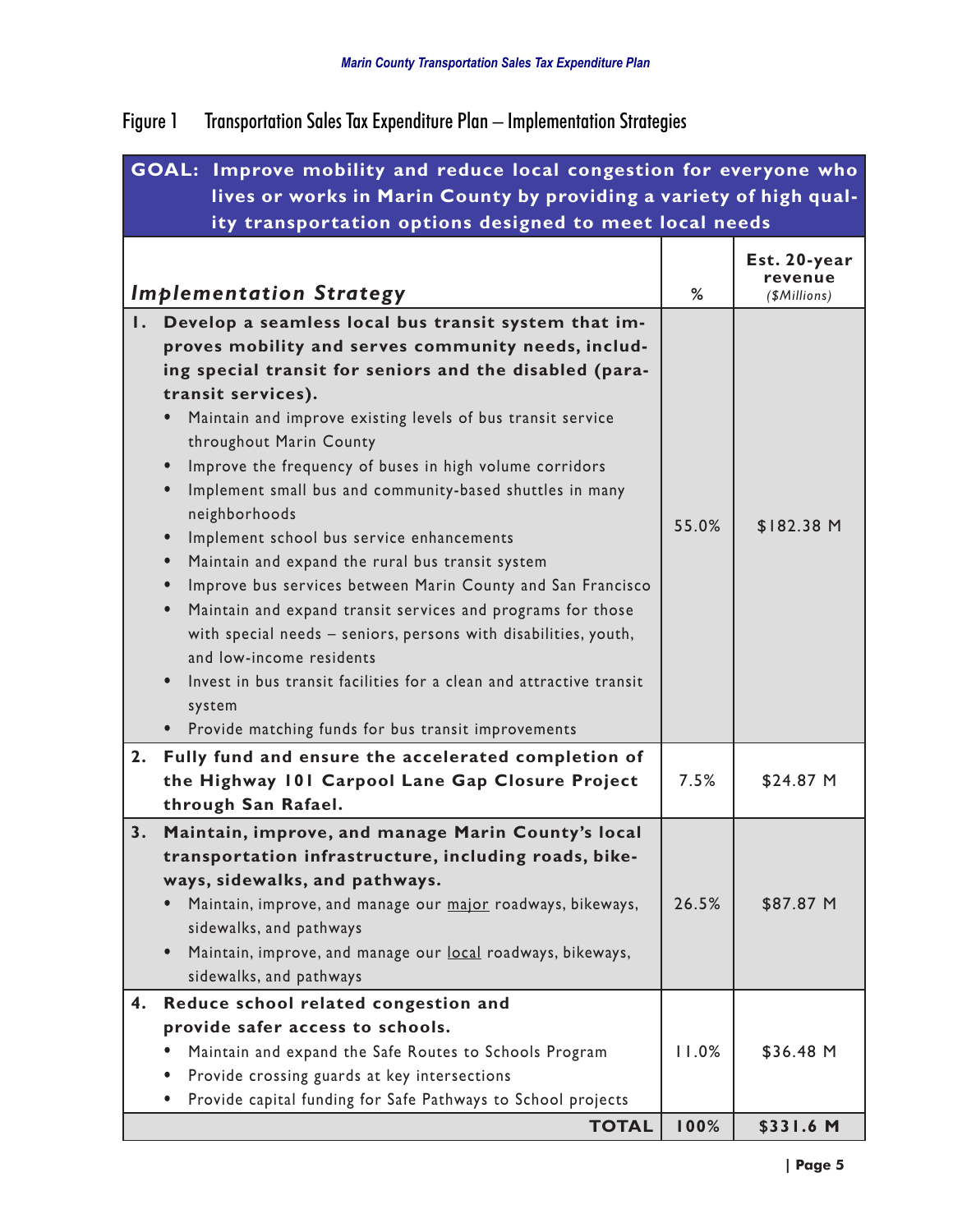## Marin County 20-Year Transportation Sales Tax Expenditure Plan Details

### STRATEGY 1- DEVELOP A SEAMLESS LOCAL BUS TRANSIT SYSTEM THAT IMPROVES MOBILITY AND SERVES COMMUNITY NEEDS, INCLUDING SPECIAL TRANSIT FOR SENIORS AND THE DISABLED (PARATRANSIT SERVICES).

It is no longer possible to meet our mobility needs solely by building new or wider roads. Looking to the future, one thing is clear – to manage congestion we will have to provide a range of choices that will enable people to travel differently, creating a sustainable transportation system that promotes mobility and maintains the quality of life we enjoy in Marin County.

This strategy is supported by a variety of bus transit programs that are designed to work together with the other strategies in the plan to develop a sustainable and responsive alternative to driving for many trips in Marin County. It is intended to provide Marin County with an efficient transit system that meets the needs of those who travel both between and within communities via bus or shuttle transit. Increasing mobility is not intended to replace auto travel, but rather to provide an option for those who either cannot or choose not to drive for all of their trips.

By providing a dedicated source of local funds for public bus transit, Marin County's Transit District (MCTD)\* will be able to plan and implement services that are tailored to the needs of local residents. Providing local funding will also increase our opportunities to match or leverage State and Federal funding sources to further enhance our local transit service. Working with the public at all levels, as well as Marin County's cities and towns, the Transit District\* will be able to design services that take advantage of smaller, cleaner vehicles that are matched to the demand in our neighborhoods. In order to respond to changes in demand for bus transit services over the 20-year life of the Expenditure Plan, the Transit District will provide an updated Short Range Transit Plan\* to the Authority every two years, with significant opportunity for public input both at

Bus Transit investments will be evaluated every two years through a transit planning process that includes extensive public input from all areas of the county. Transit investments will be prioritized based on an analysis of the following measurable performance criteria:

- Fills a gap in the bus transit network
- Meets productivity standards based on passengers per hour
- Meets cost effectiveness standards based on subsidy per trip
- Relieves congestion as measured in total ridership
- Provides seamless connections to regional service
- Eliminates "pass ups" or overcrowding on existing routes
- Promotes environmental justice based on demographic analysis
- Attracts outside funding sources, including federal, state and toll revenue as well as other local funds

<sup>\*</sup> See glossary for definition of term.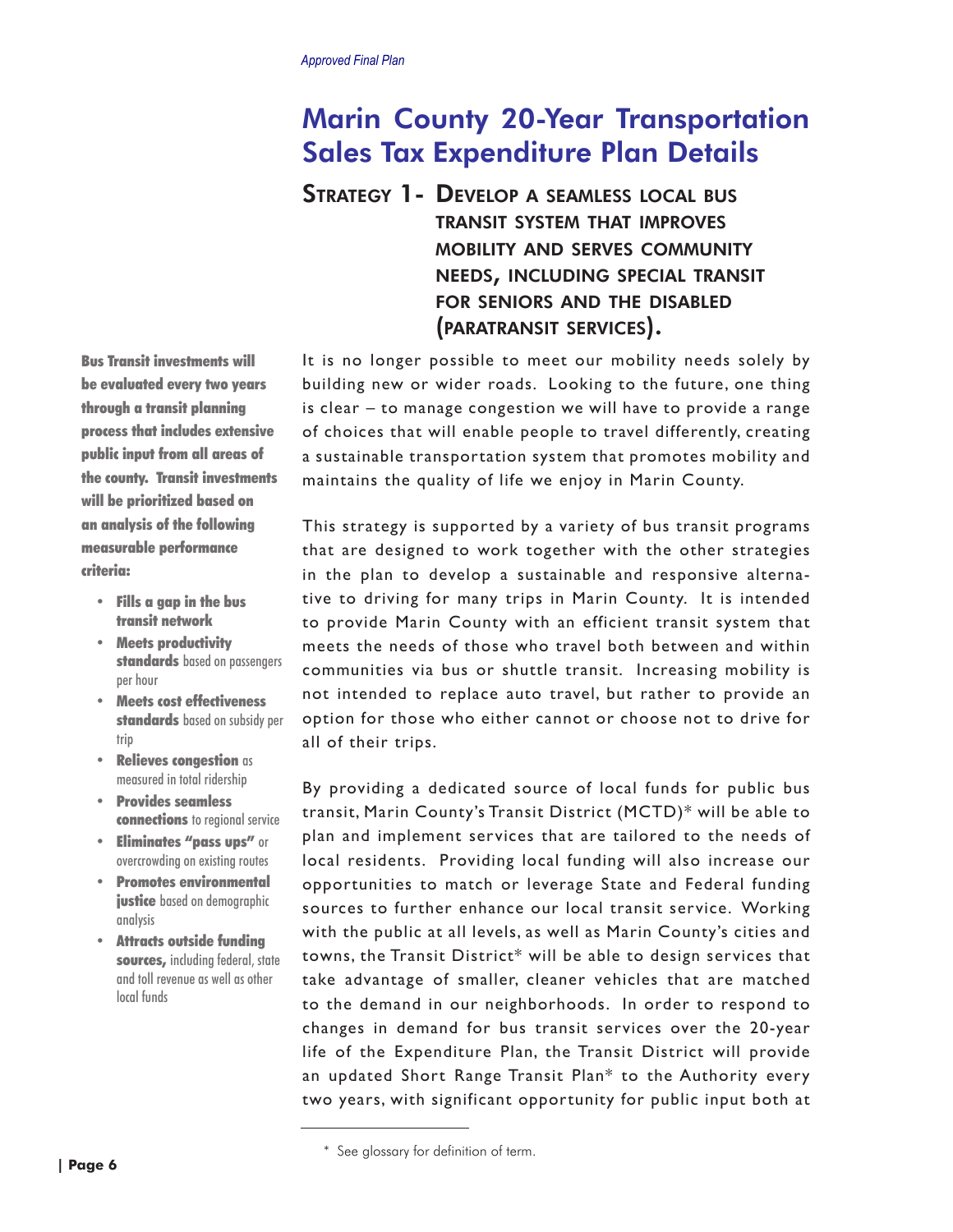| <b>Strategy #1</b>                                                                                    | %     | Est. 20-year<br>revenue<br>(\$Millions) |
|-------------------------------------------------------------------------------------------------------|-------|-----------------------------------------|
| Develop a seamless local bus transit system that<br>improves mobility and serves community needs, in- |       |                                         |
| cluding special transit for seniors and the disabled                                                  | 55%   | \$182.38 M                              |
| (paratransit services).                                                                               |       |                                         |
| What can local bus transit funds be used for?                                                         |       |                                         |
|                                                                                                       |       |                                         |
| Maintain and expand local bus transit service<br>Ι.                                                   |       |                                         |
| Maintain and expand existing levels of bus transit service<br>throughout Marin County                 |       |                                         |
| Improve frequency of bus service in high volume corridors                                             |       |                                         |
| Improve bus service between Marin County and San Francisco                                            | 37.0% | \$122.69 M                              |
| Provide new small bus service and community-based shuttles                                            |       |                                         |
| in many neighborhoods                                                                                 |       |                                         |
| Restore night service as demand requires                                                              |       |                                         |
| Provide school bus service enhancements                                                               |       |                                         |
| 2.<br>Maintain and expand the rural bus transit system                                                |       |                                         |
| Expand Stage Coach service to and from West Marin                                                     | 3%    | \$9.95 M                                |
| 3.<br>Maintain and expand transit services and programs                                               |       |                                         |
| for those with special needs - seniors, persons with                                                  |       |                                         |
| disabilities, youth, and low-income residents                                                         |       |                                         |
| Maintain and expand services for seniors and persons with                                             |       |                                         |
| disabilities currently provided by Whistlestop Wheels                                                 | 9%    | \$29.84 M                               |
| Provide supplemental taxi services                                                                    |       |                                         |
| Expand group transportation and shuttle services focused on                                           |       |                                         |
| seniors                                                                                               |       |                                         |
| Provide fare discounts for very low-income residents, includ-                                         |       |                                         |
| ing youth, seniors, and persons with disabilities                                                     |       |                                         |
| Invest in bus transit facilities for a clean and effi-<br>4.                                          |       |                                         |
| cient transit system                                                                                  |       |                                         |
| Build bus transit hubs in Novato and Southern Marin                                                   | 6%    | \$19.90 M                               |
| Purchase clean fuel vehicles                                                                          |       |                                         |
| Improve bus transit stop amenities (e.g., bike racks, shelters,                                       |       |                                         |
| benches, etc.)                                                                                        |       |                                         |
| <b>TOTAL</b>                                                                                          | 55%   | \$182.38 M                              |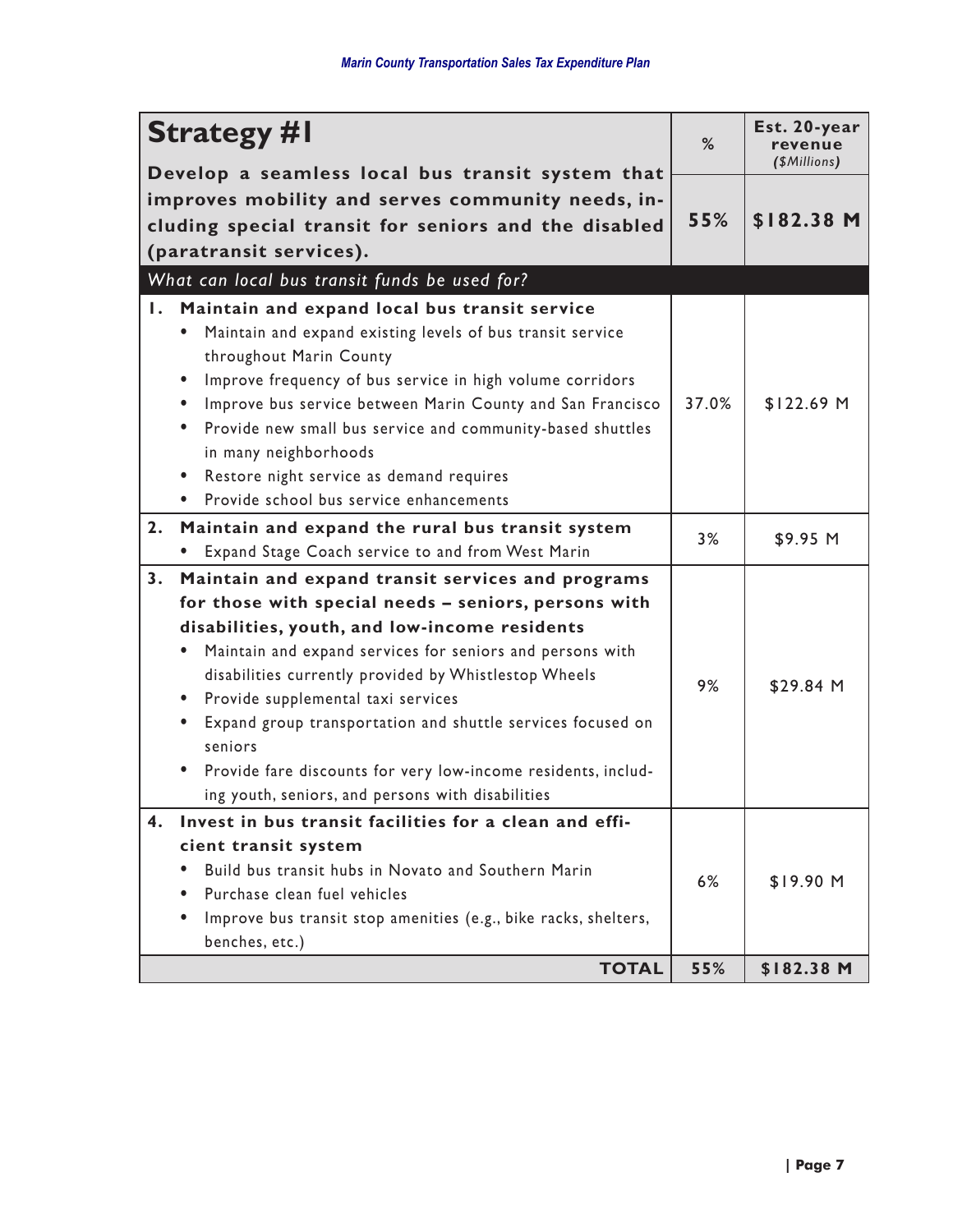the countywide and local levels. This plan will measure the effectiveness of bus transit investments as well as planning for the future. Updated performance data will be provided to the Authority annually.

### MAINTAIN AND EXPAND LOCAL BUS TRANSIT SERVICE

Without a dedicated local funding source, local bus transit service cuts are likely to continue. In the past, Marin County has been able to count on the toll revenue generated by the Golden Gate Bridge, Highway and Transportation District\* to help fund its bus transit needs. The growing needs for bus transit service both in the Highway 101 corridor and between communities within Marin County, coupled with increasing expenditures on the bridge itself, have made everyone who lives and works in Marin County vulnerable to service cuts and fare increases that are largely outside of our control.

This program will provide the funding necessary for Marin County to protect its local bus transit service and ensure that service levels are not only maintained, but also significantly enhanced in the longer term. This program provides the County with the necessary financial independence to ensure that local bus transit service supports countywide goals for enhanced mobility and meets the needs of its residents and workers both now and in the future.

In order to maximize the effectiveness of Marin County's transit dollars, the Marin County Transit District (MCTD) will develop a Short Range Transit Plan, with updates every two years. The planning process will provide many opportunities for public input from all areas of the county, enabling Marin County to strategically target transit investments over the 20-year life of the Expenditure Plan. All transit investments will be evaluated based on an analysis of a consistent set of performance-based criteria (listed in the sidebar on page 6), which will ensure that funds are spent where they will provide the greatest benefit. The final local transit implementation plan will be approved by the Transit District in a public hearing prior to sending the plan to the Authority,\* which will also approve the plan in a public forum.

\* See glossary for definition of term.

The transportation sales tax provides a unique opportunity for Marin County to plan and implement transit services focused on Marin County needs.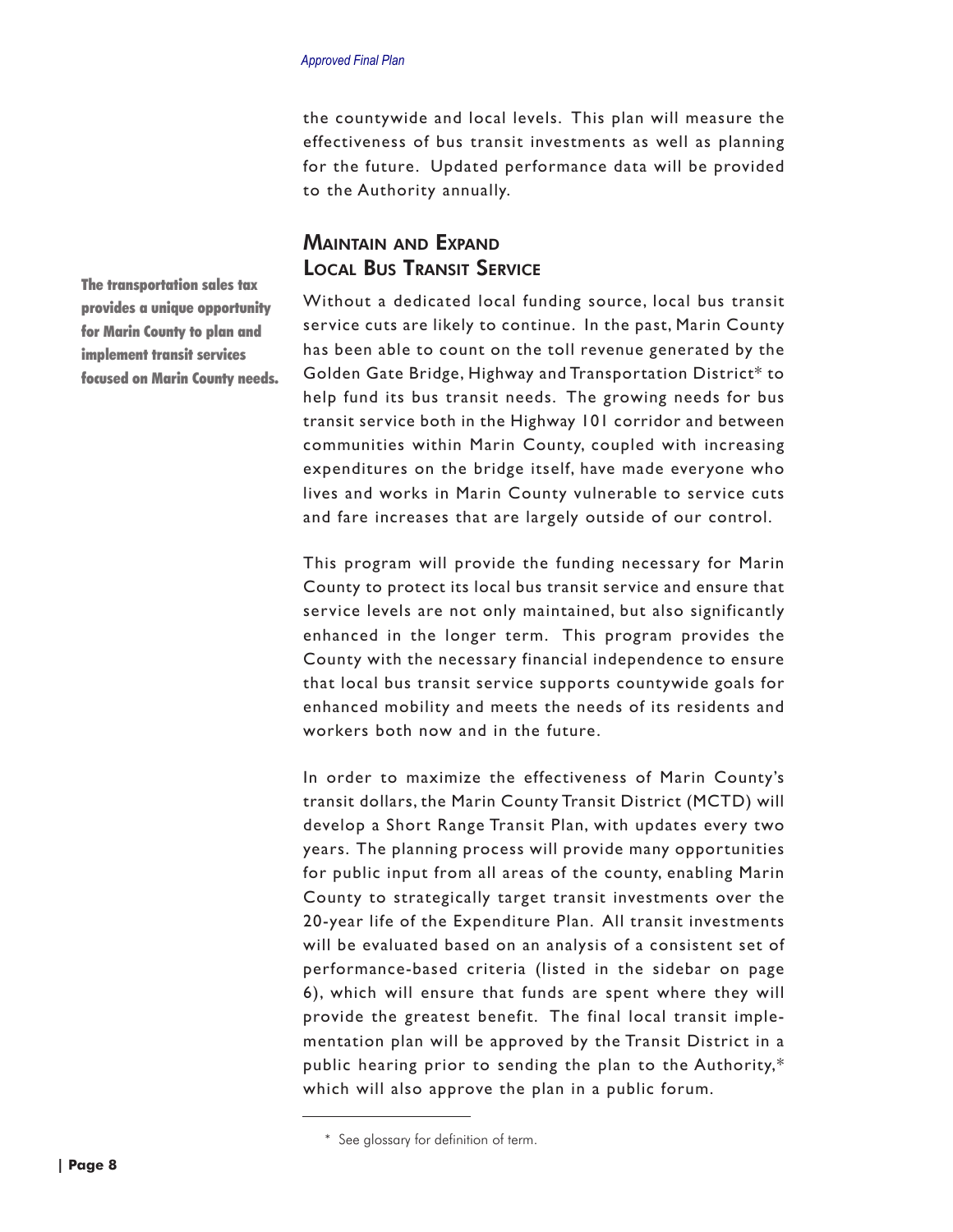### **Priority Projects**

The Marin County Transit District has developed a number of priority investments for local transit improvements that may be funded by this sales tax. They include improvements in nearly every neighborhood in Marin County.

These candidate projects would have a high priority for service improvements over the life of the Plan:

### **Provide transit service every 15 minutes in the following corridors:**

- Highway 101 corridor connecting all communities in the corridor and San Francisco
- San Rafael to College of Marin via Andersen Drive/Sir Francis Drake
- San Rafael to San Anselmo via Red Hill/4th Street
- San Rafael Transit Center to Civic Center and Northgate Mall

### **Provide transit service at least every 30 minutes in the following corridors:**

- Sausalito to Marin City and the Toll Plaza via Bridgeway
- Mill Valley on Miller Avenue and East Blithedale
- Corte Madera and Larkspur via Tamalpais/Magnolia and Sir Francis Drake
- San Anselmo to Fairfax via Sir Francis Drake and Red Hill Road
- San Rafael via Lincoln to Civic Center, Merrydale and on to Kaiser **Hospital**
- Novato service in the Hamilton area, in the Ignacio area east of Palmer and South Novato Boulevard.
- Novato service from neighborhoods to Vintage Oaks Shopping Center
- Corridor service from Novato to San Rafael transit center with connections to College of Marin.

### **Provide accessible neighborhood scaled shuttles using small buses in the following communities**

- Novato, building on the EZ Rider Shuttle and serving the proposed transit hub
- Mill Valley, implementing the "Millie" shuttle designed locally
- Sausalito, building on the "Sally" shuttle developed by the City of Sausalito
- Belvedere and Tiburon, providing ferry connector and flexible service to lower density hilly areas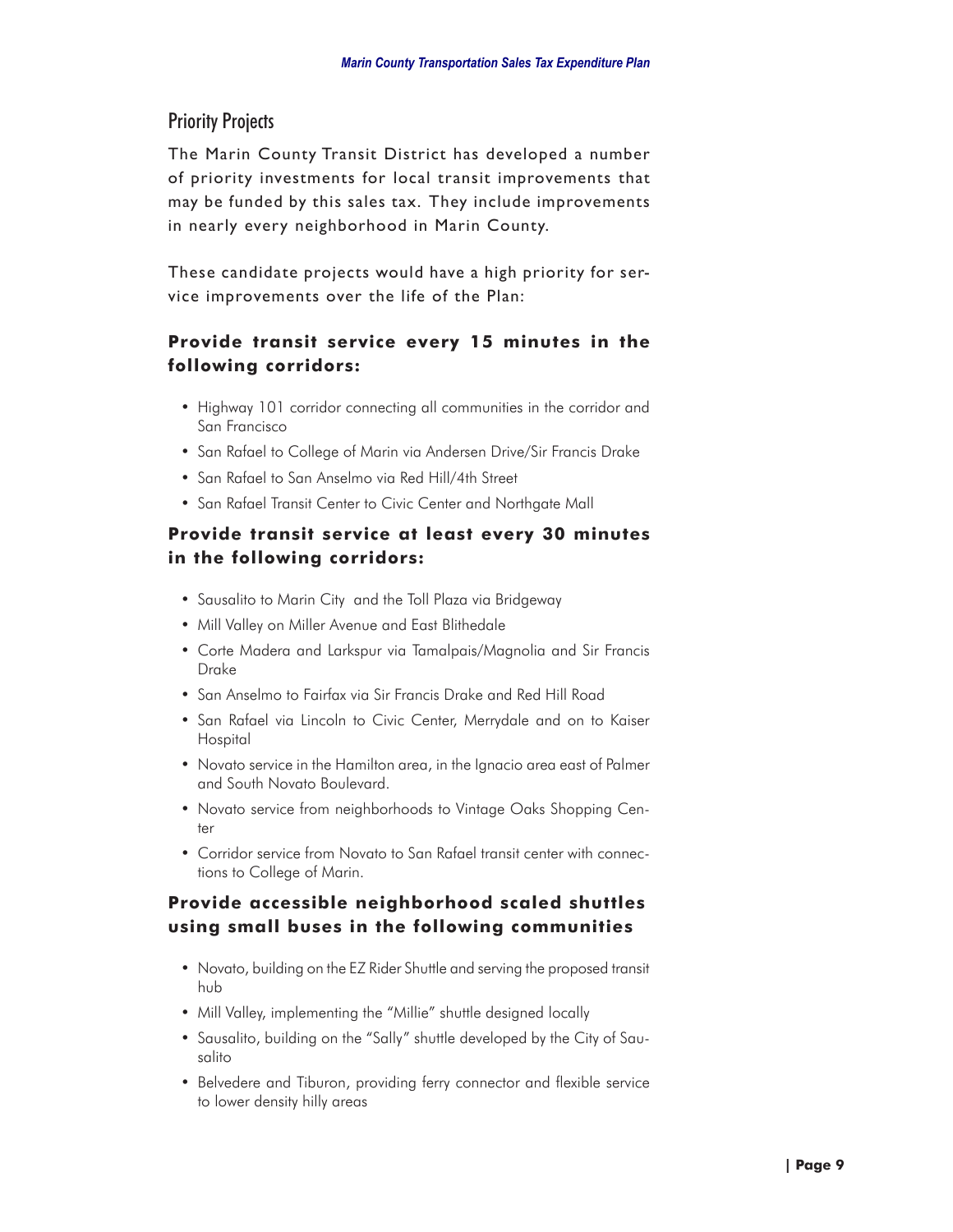#### *Approved Final Plan*

- San Rafael, connecting local employment centers with downtown and the transit center
- Ross Valley, connecting the local communities in the valley
- Maintain and expand the West Marin Stagecoach
- Restore night service as demand requires
- Restore ferry connector shuttles to communities with high demand
- Flexible services for hillier or less populated areas with transit demand

### **Provide enhanced school bus service using creative school transportation solutions**

- Expand traditional yellow school buses for younger children
- Develop multi-purpose shuttles that serve schools as well as other needs
- Improve public transit service to schools, and after school programs

### Improved Frequency in High Volume Corridors

This program will provide funding to maintain and improve intercommunity bus transit service and service along major bus transit corridors. Marin County has a number of bus transit corridors that are busy enough to justify frequent service. These include all day services in the Canal – downtown San Rafael – Marin City corridor, services between San Rafael and San Anselmo, and services to local colleges, as well as peak period services to major employers in Novato, San Rafael, and other locations. These services require larger buses to address capacity constraints and are designed to operate at high frequency to meet existing and latent demand.

Bus services between Marin County and San Francisco on the Highway 101 corridor provide both local and regional mobility to Marin County residents and employees. These services may also be funded under this category, provided that the Golden Gate Bridge, Highway and Transportation District maintains the toll revenue that currently funds these regional services. The intent of this "maintenance of effort" provision is to ensure that the value of toll subsidies to regional routes is preserved and that sales tax funds are not used to replace toll revenues allocated to support the regional network. The specific language defining maintenance of effort will be included in the Short Range Transit Plan approved by the Marin County Transit District and the Transportation Authority of Marin. The maintenance of effort provision will be included in any funding agreement for these

Marin County Transit District will contract for local services in order to procure the highest quality and lowest cost transit system for Marin County residents. Decisions about priorities for transit system investments will be made locally by the Transit District and the Transportation Authority of Marin.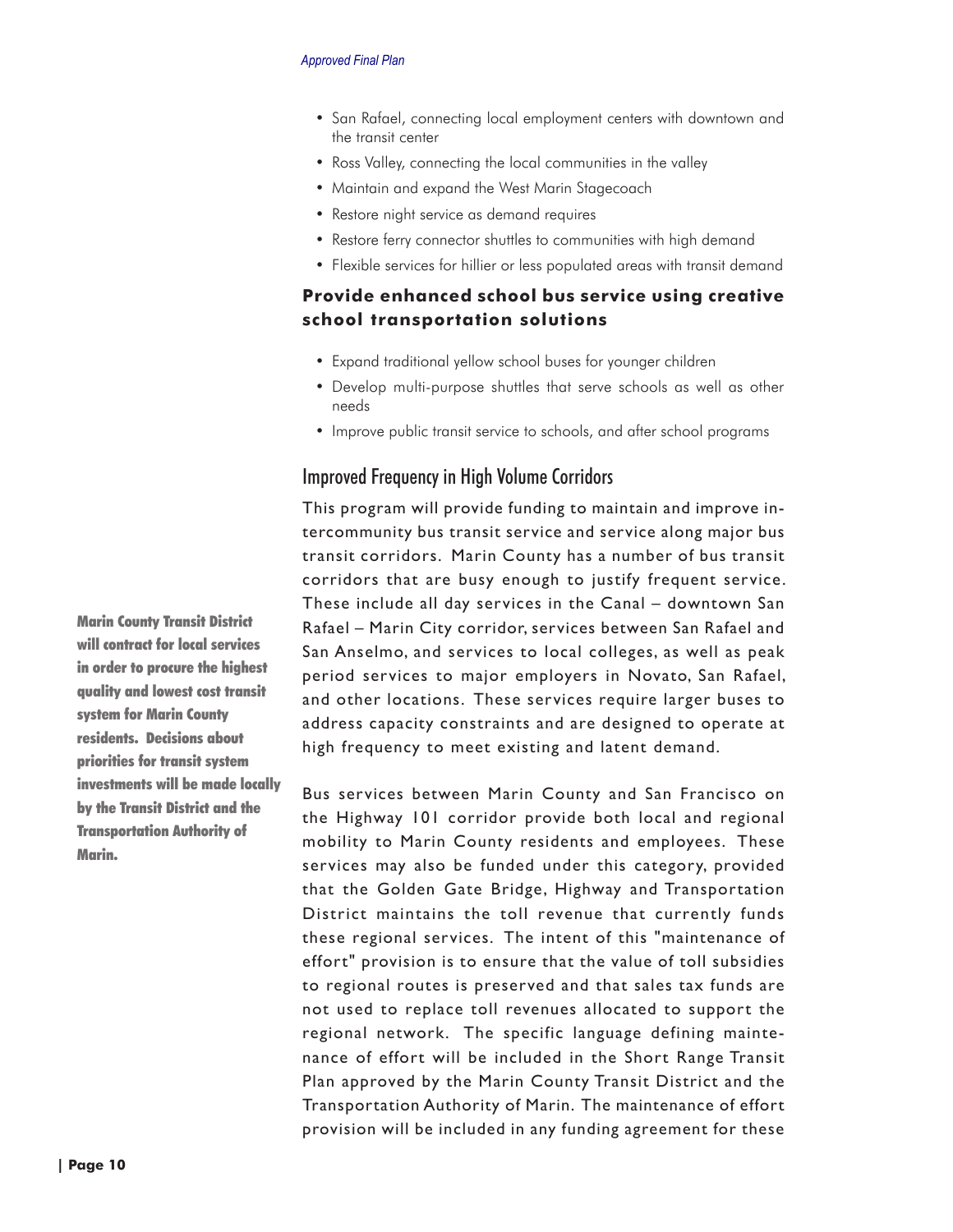San Francisco oriented services between the Marin County Transit District and the Golden Gate Bridge Highway and Transportation District, subject to approval by both Boards of Directors. Any sales tax funds provided to the Golden Gate Bridge, Highway and Transportation District will be used only for specific transit purposes.

### Small Bus and Community-Based Services in Many Neighborhoods

There are many transit markets in Marin County that are better served by small buses and community-based shuttles that address specific markets in less urban areas. Local services may be designed best on the community level, with implementation provided through the Marin County Transit District. The West County Stagecoach is an example of a system developed at the grassroots level that has exceeded all expectations. This success can be replicated in other Marin County communities. Each community will have the opportunity to work with the Transit District to define their greatest local transit needs and to identify potential solutions, such as shuttles and jitneys using small, efficient transit vehicles.

### School Bus Service Enhancements

The need for enhanced school-oriented bus services in Marin County is very clear, as many schools are poorly served by transit routes that are not coordinated with arrival and dismissal times and that do not reach into the neighborhoods. The Short Range Transit Plan will take a creative approach to school bus service, investigating opportunities for targeted shuttles, yellow bus system enhancements, and other improvements that will work together with the other programs in this Expenditure Plan to create a new generation of transit riders.

### MAINTAIN AND IMPROVE THE RURAL BUS TRANSIT SYSTEM

"The Stagecoach" service operating in West Marin has been an amazing success. What began as a one-year demonstration project has resulted in a sizeable grassroots following and higher-than-projected ridership. Although service is very limited, demand for this service continues to grow. Despite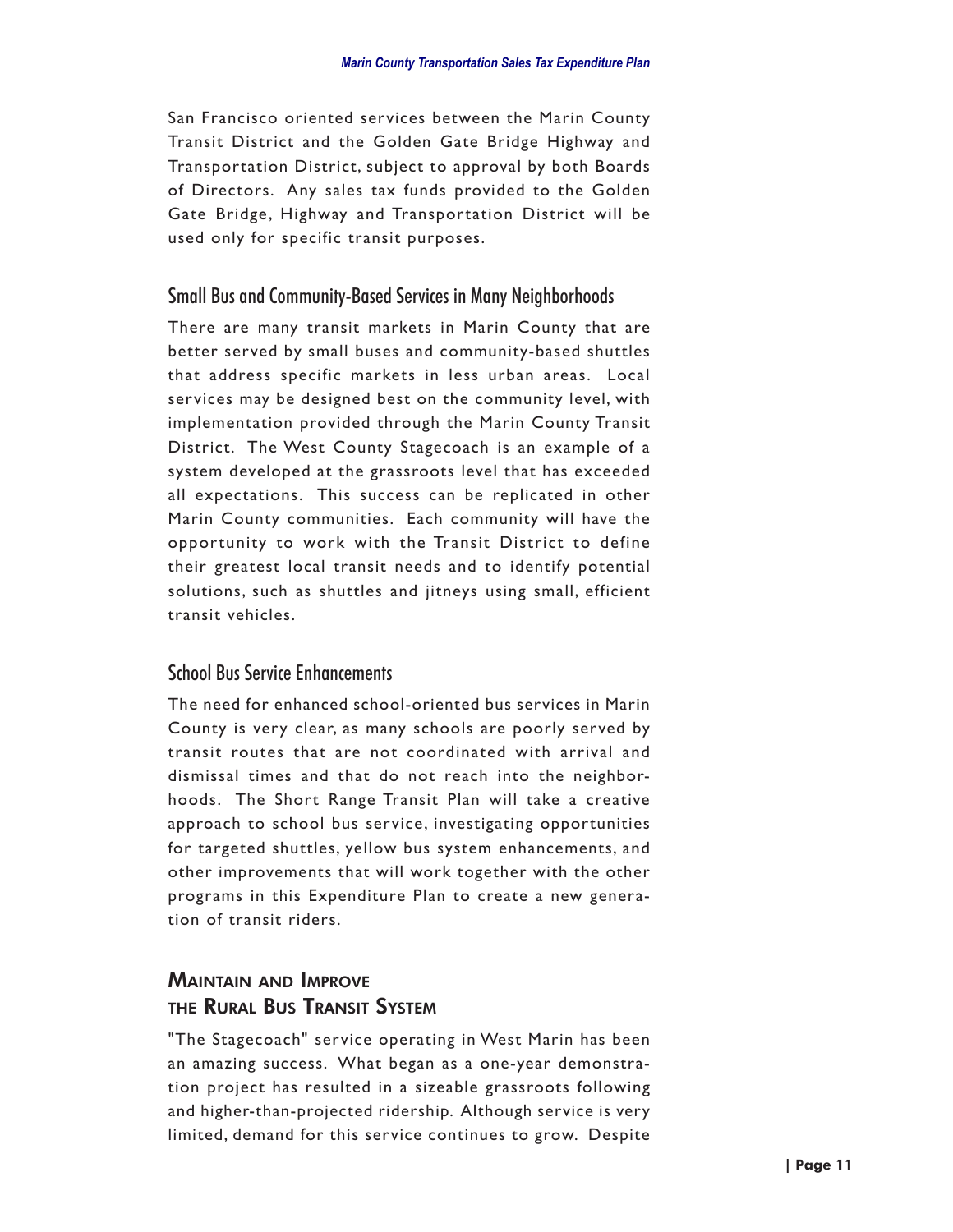the success of the Stagecoach, there is no funding available to continue services beyond the current year. This program would maintain the existing Stagecoach service and would focus on opportunities for expansion, including seven-day per week service and developing a north-south route.

### MAINTAIN AND EXPAND TRANSIT SERVICES AND PROGRAMS FOR THOSE WITH SPECIAL NEEDS

Nearly everyone knows a senior or a person with a disability who needs help with his or her mobility. The availability of a high quality alternative to driving enhances safety on the roads, and enhances the quality of life of people who depend on these services.

The Marin County Transit District currently contracts with Whistlestop Wheels to provide specialized services for older adults and persons with disabilities. Demand for these services has continued to exceed the ability to increase service. Over the past five years, demand for paratransit has increased by 25%, far outpacing the availability of existing funds. Studies predict that over the next 20 years Marin will be the "oldest" county in the Bay Area, with more than 35% of its residents over age 65. Without the new funding that this tax provides, services to seniors and persons with disabilities will need to be reduced, making it more difficult for people to continue to live independently as they get older.

Services for seniors and persons with disabilities will be planned with the support of the existing consumer-based Paratransit Coordinating Council (PCC)\*, which advises the Transit District on the needs of these communities and public input from all areas of the county. The Transit District will explore options for adding shuttles, scheduled group trips, and subsidized taxi service to the current mix of paratransit\* options. In addition, the Transit District will work with the PCC and members of the senior and disability community to design fare programs that will ensure that no person is made homebound because they are unable to pay for transit services.

Priority Special Needs Transit projects include:

- Maintaining and expanding transportation services for seniors and disabled
- Continue and extend paratransit services to all of Marin County
- Develop new shared ride, wheelchair accessible taxi service that augments paratransit services
- Expand group transportation and shuttle services focused on seniors
- Provide discounted fares for very low-income seniors and persons with disabilities, as well as the lowest income members of our community
- Provide discounted transit passes to youth

<sup>\*</sup> See glossary for definition of term.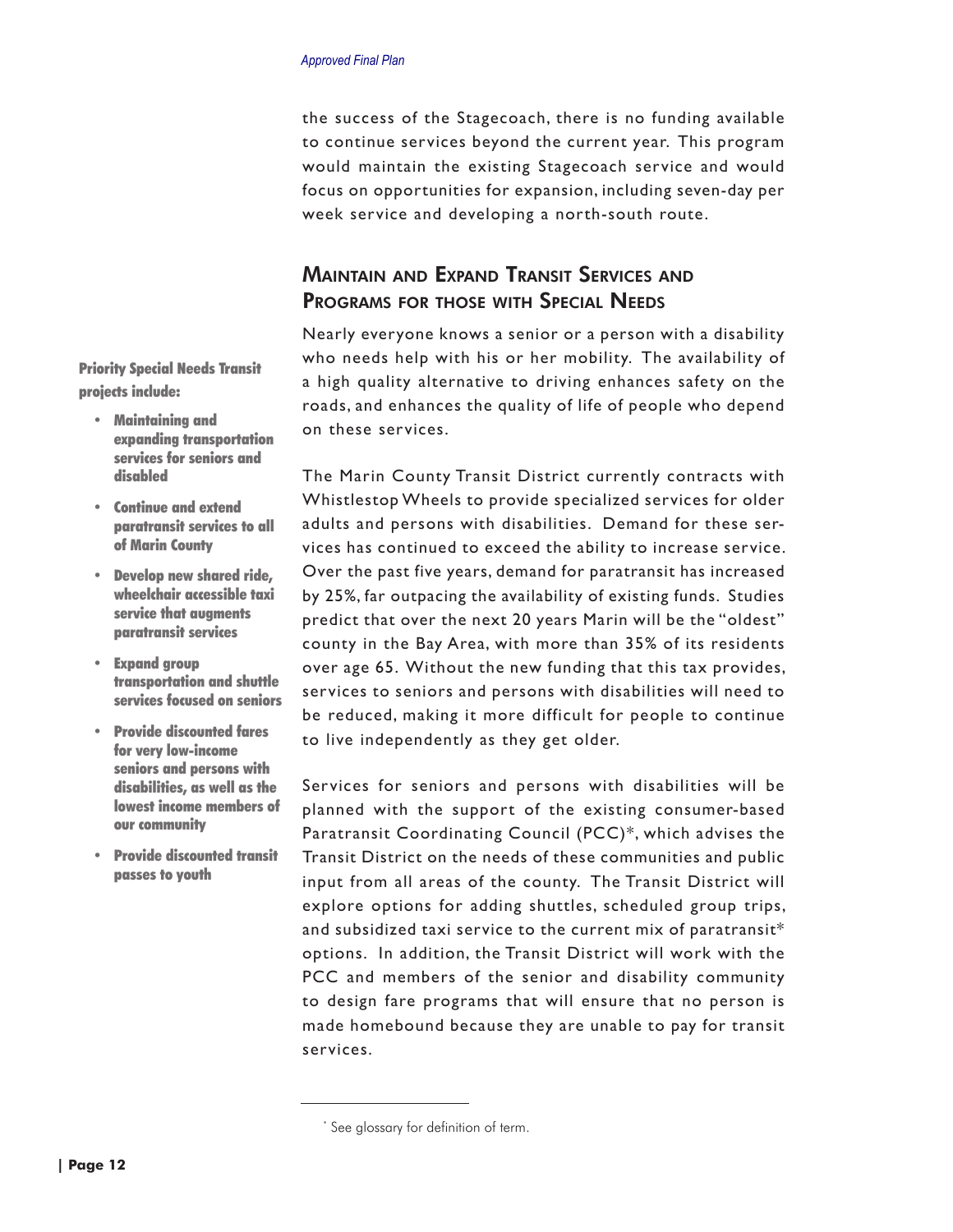Seniors and persons with disabilities are not the only groups with specialized needs. This program includes assistance for our youth and the lowest income families who are unable to afford current transit fares. This program will provide funds for discounted transit passes for youth, seniors, disabled, and low-income riders. The youth discounts will build on the success of the current "Ride and Roll" program and will work together with other school enhancements to develop early and life-long transit riding habits. Discounts to lowincome riders will provide mobility and access to jobs and basic services to those with no alternative.

### INVEST IN BUS TRANSIT FACILITIES FOR <sup>A</sup> CLEAN AND EFFICIENT TRANSIT SYSTEM

Innovative bus transit operation will require an investment in vehicles and facilities. This will include providing clean-fueled vehicles, new bus transit hubs in Novato and Southern Marin for efficient and safe transferring between routes, and amenities at bus stops, including enhancements of bus stop accessibility to pedestrians and cyclists and improved information for transit riders.

Bus transit facilities investments will be prioritized to coordinate with transit service projects based on the criteria outlined on page 6. High priority will be given to opportunities to match or leverage funds in order to help transportation sales tax dollars go farther.

Replacing older diesel buses with clean fuel technology, including electric hybrid or other alternative fuel buses, will improve the environment and attract new riders to transit.

Bus Transit Facilities priorities include:

- Bus transit hubs in Novato and Southern Marin
- Clean fuel vehicles
- Bus transit stop amenities (e.g., bike racks, shelters, benches, lighting, pay phones, access improvements)
- Bike racks on buses
- Accurate signage and realtime information for riders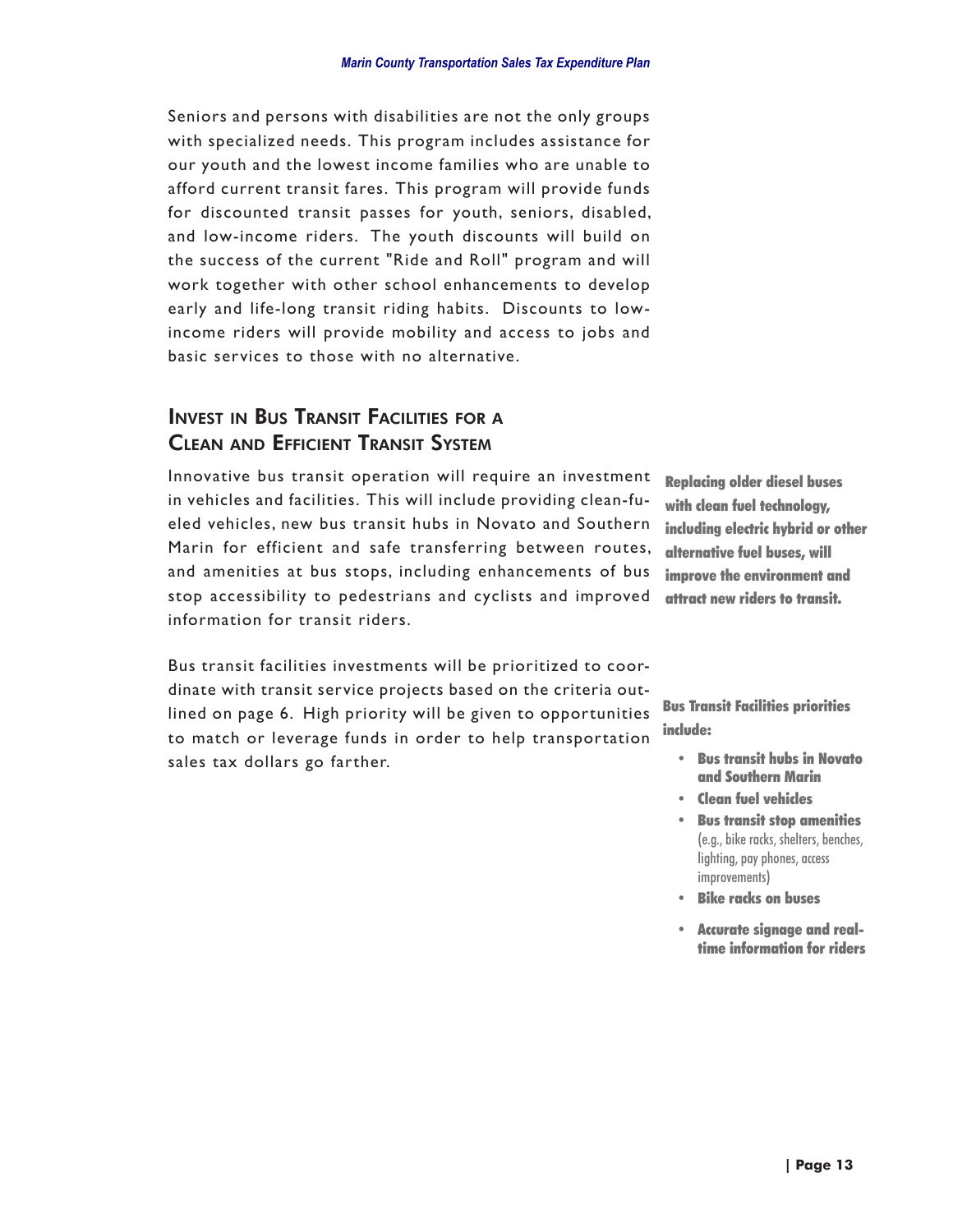## STRATEGY 2 - FULLY FUND AND ENSURE THE ACCELERATED COMPLETION OF THE HIGHWAY 101 CARPOOL LANE GAP CLOSURE PROJECT THROUGH SAN RAFAEL.

The transportation sales tax allows us to complete the Gap Closure Project by 2008. This has been the highest priority project in Marin County for over a decade.

Highway 101 in Marin County is one of the busiest traffic corridors in the Bay Area. Spillover traffic from this congested freeway impacts our cities and our neighborhoods, whether or not we travel on the highway. Creation of a continuous carpool lane on Highway 101, for use by buses as well as carpools, will speed transit service making it more attractive to more users, while having a significant impact on congestion. For more than a decade, the Highway 101 Gap Closure project has been the top priority project in Marin County. Now, even with construction underway, the State's fiscal crisis threatens our ability to deliver the final phases of this essential project in a timely manner.

This project was to be funded entirely with State sources; however, the recent statewide financial crisis has left the project short of its remaining \$65.2 million funding need. By using sales tax revenue to complete this project, Marin County will be able to take advantage of nearly \$41 million of dedicated State funding. With these funds, the project will

\* See glossary for definition of term.

| <b>Strategy #2</b><br>%<br>Fully fund and ensure the accelerated completion of                                                                                                                                                                                                                                              |      | Est. 20-year<br>revenue<br>(\$Millions) |
|-----------------------------------------------------------------------------------------------------------------------------------------------------------------------------------------------------------------------------------------------------------------------------------------------------------------------------|------|-----------------------------------------|
| the Highway 101 Carpool Lane Gap Closure Project                                                                                                                                                                                                                                                                            | 7.5% | \$24.87 M                               |
| through San Rafael.                                                                                                                                                                                                                                                                                                         |      |                                         |
| What can Gap Closure funds be used for?                                                                                                                                                                                                                                                                                     |      |                                         |
| Completion of final construction segments through Central San Rafael and Puerto<br>Suello Hill<br>Noise reduction strategies to improve quality of life in adjacent neighborhoods<br>$\bullet$<br>Aesthetic and landscaping improvements<br>Completion of the north-south bicycle way through Puerto Suello Hill to improve |      |                                         |
| bicycle safety                                                                                                                                                                                                                                                                                                              |      |                                         |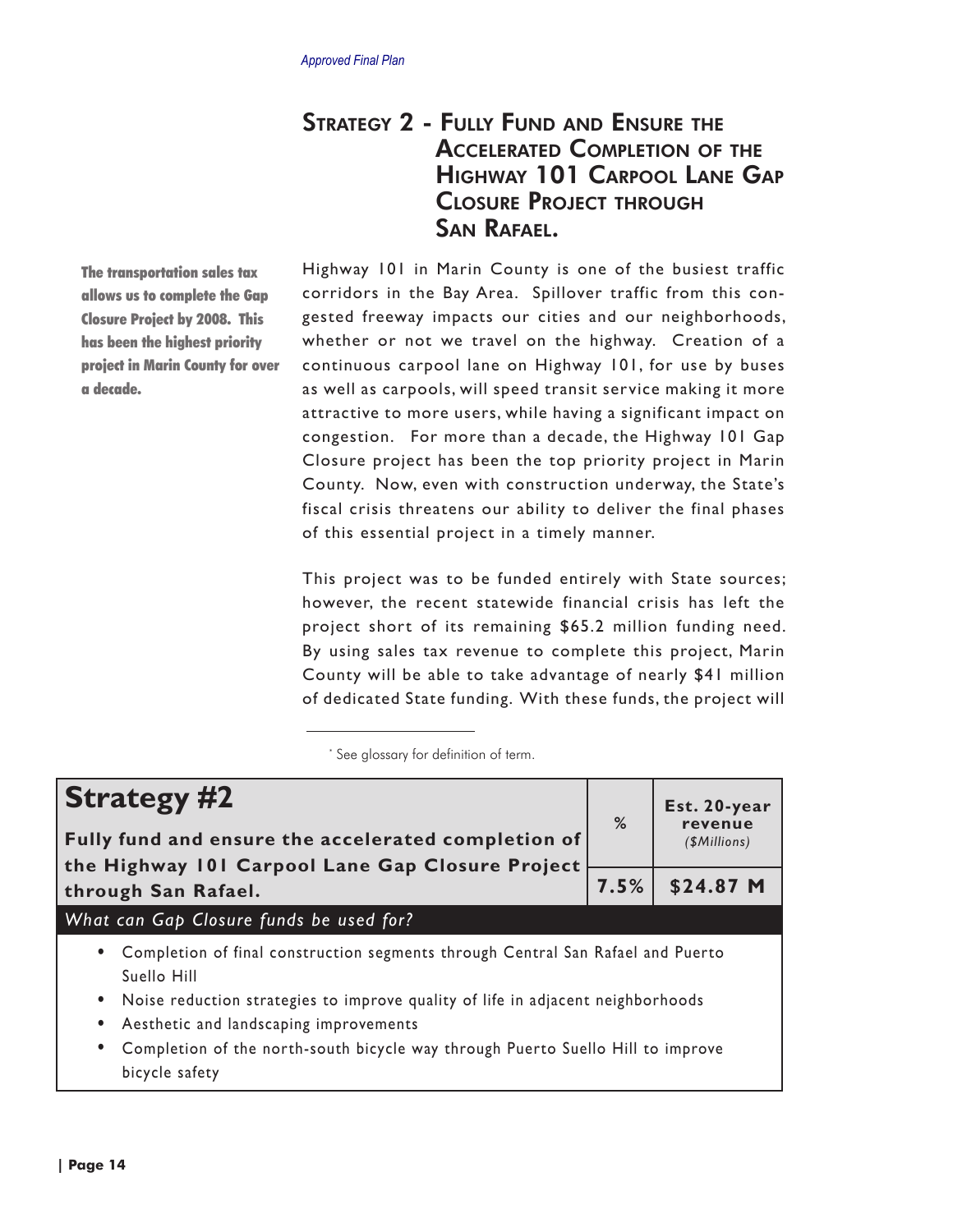be completed by 2008. Without sales tax funds, the project is unlikely to be completed until 2015 and risks losing additional committed funds.

The project will provide a dedicated lane in both directions between Lucky Drive and North San Pedro Road, to be used by buses and carpools during peak hours. This project will fill in a critical "gap" in the continuous carpool lane that could speed carpools and buses throughout the County. The funding included in this project will make sure that this is the best project possible for all residents of Marin County by improving the aesthetics and landscaping and reducing the impacts of freeway noise on local neighborhoods with various noise reduction strategies, including the use of sound-absorptive materials on soundwalls. The project also includes completion of the north-south bicycle route through Puerto Suello Hill, ensuring that this important project is implemented along with freeway improvements.

If additional outside funding becomes available for this project in the future, sales tax revenues dedicated to this project would be redirected to transit projects outlined in Strategy 1.

Funding for the Gap Closure project includes elements that will improve this project in the neighborhoods adjacent to it, including landscaping, noise reduction, and improvements to bicycle and pedestrian safety in the area.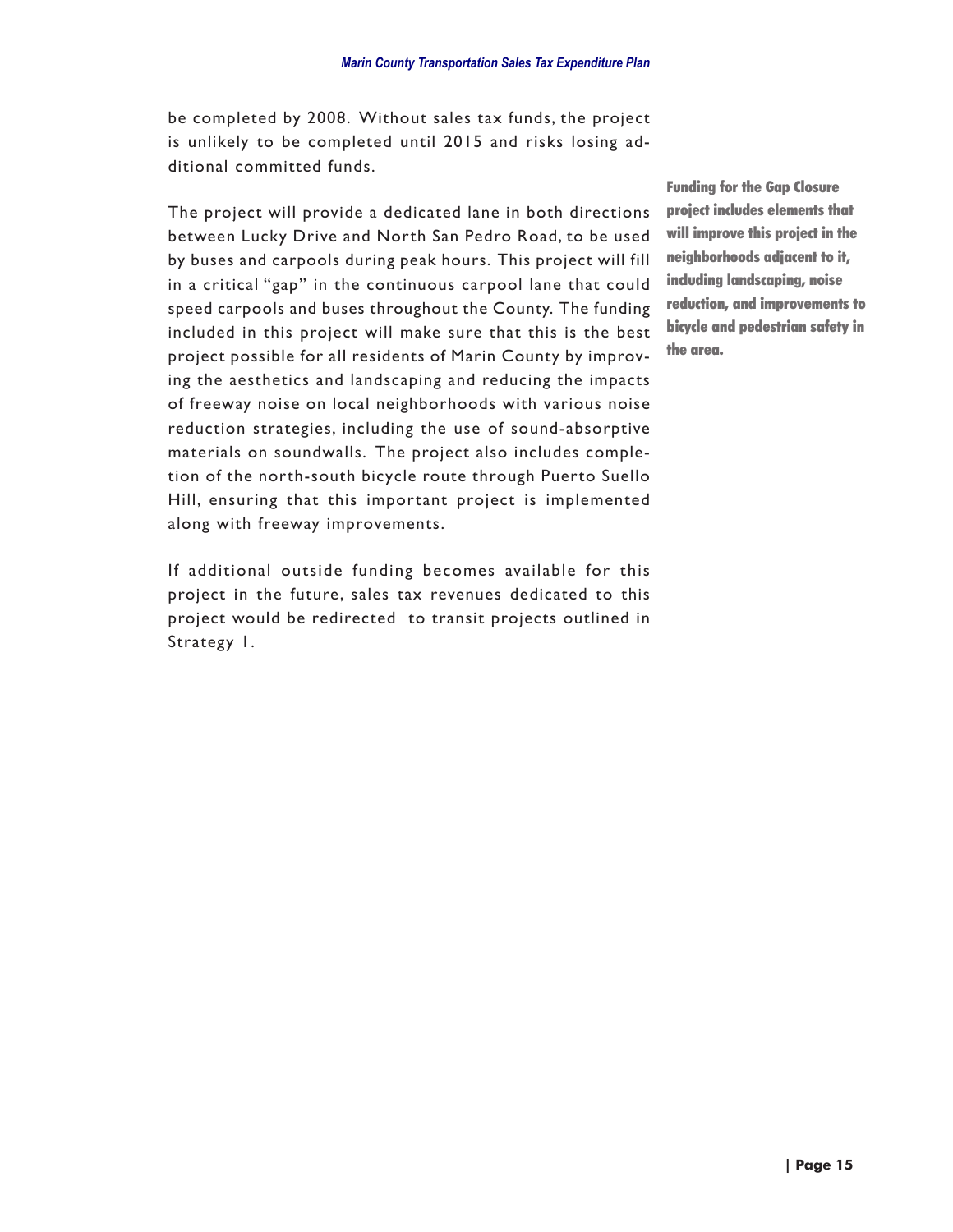## STRATEGY 3 - MAINTAIN, IMPROVE, AND MANAGE MARIN COUNTY'S LOCAL TRANSPORTATION INFRASTRUCTURE, INCLUDING ROADWAYS, BIKEWAYS, SIDEWALKS, AND PATHWAYS.

Every trip begins or ends on a local road. Pedestrians, bicyclists, bus passengers, and drivers of all types depend on a well-maintained and effective local roadway network that serves travel both within and between communities.

Local roads are the largest single public investment in the County. Without a well-designed and maintained roadway system, there are limited opportunities to provide adequate bus service or to connect bikeways and pedestrian pathways through the County. This program will help to reduce the maintenance shortfall on Marin County's roadways, improving safety and eliminating delays resulting from poor maintenance. The program is designed to improve the mobility of all local travelers, including those that drive and those that use other modes.

The need for funding projects on the roadway system is clear. A recent study completed by the Metropolitan Transportation Commission (MTC) projects that Marin County will have a shortfall of \$256 million over the next 25 years for maintenance of existing roadways, even with existing local funds from bonds and other measures included. MTC also concluded that Marin County's roads are among the worst in the region. Failing to maintain our roads now will be even more costly later, as roadway conditions deteriorate and negatively impact all transportation modes.

Projects included under this strategy are designed to minimize accidents, and improve operations and traffic flow for all people and transportation modes using the roadway or other infrastructure investment.

As projects are prioritized for funding, each project will be required to consider the needs of all roadway users. Project sponsors will be required to coordinate with adjacent jurisdictions to maximize economic efficiency and minimize

Potential roadway, bikeway, sidewalk, and pathway improvements may include:

- Pavement and drainage maintenance, including signage and striping
- Signalization and channelization to improve traffic flow and safety at key intersections
- Transit and traffic flow **improvements** to eliminate conflicts between buses and cars
- Transportation Systems Management and Demand **Management projects that** make the most of our infrastructure investments
- Improvements to reduce the response times for emergency vehicles and improve safety
- **Bike path** construction and maintenance of bike paths
- **Sidewalk and crosswalk** construction and maintenance, and other pedestrian infrastructure improvements to safety and mobility
- Accessibility improvements to make our streets and roads usable by all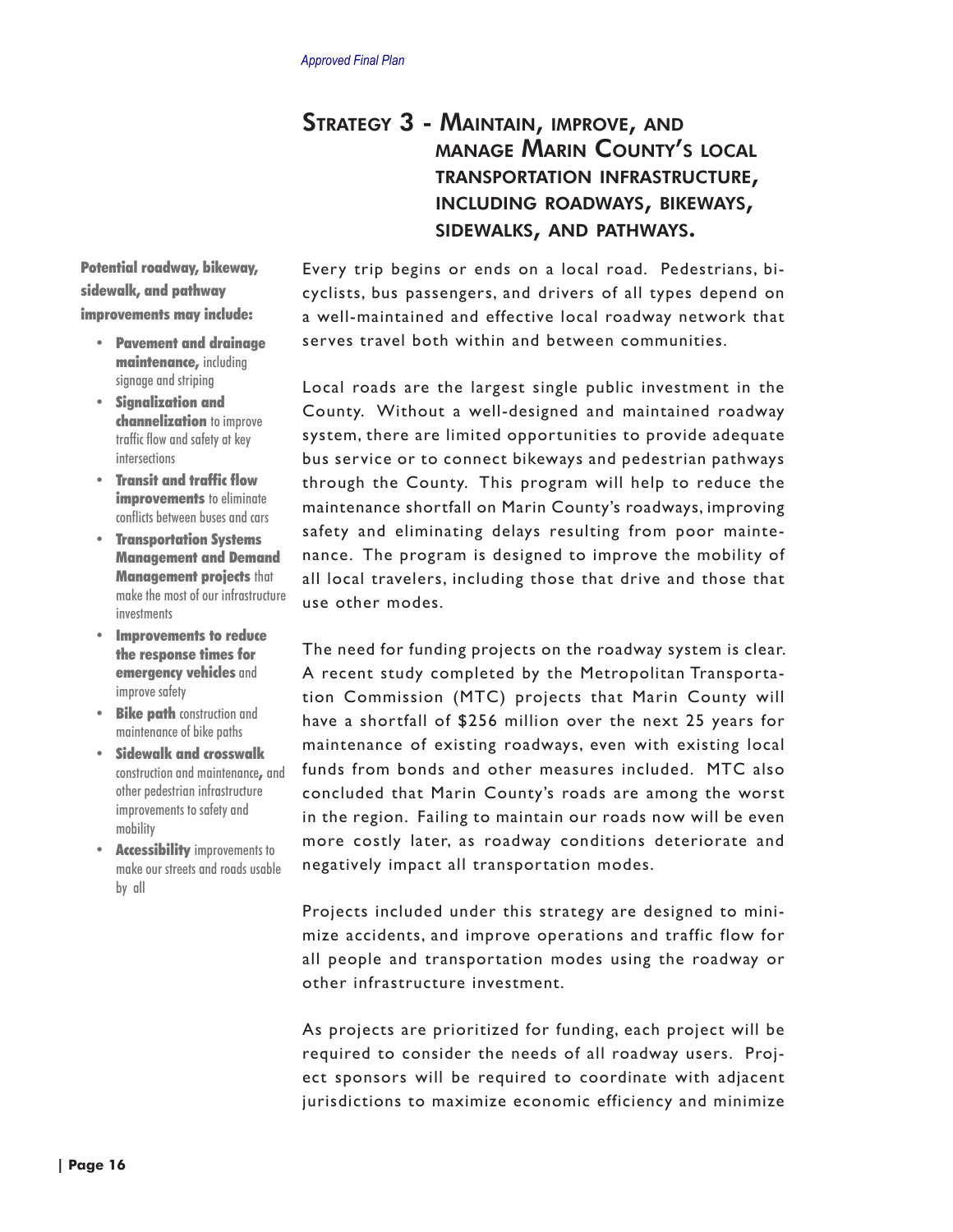| <b>Strategy #3</b><br>Maintain, improve, and manage Marin County's lo-                                                                                                                                                                                                                                                                                                                                                                                                                                                                                                                                                           | %     | Est. 20-<br>year rev-<br>enue<br>(\$Millions) |
|----------------------------------------------------------------------------------------------------------------------------------------------------------------------------------------------------------------------------------------------------------------------------------------------------------------------------------------------------------------------------------------------------------------------------------------------------------------------------------------------------------------------------------------------------------------------------------------------------------------------------------|-------|-----------------------------------------------|
| cal transportation infrastructure, including roads,<br>bikeways, sidewalks, and pathways.                                                                                                                                                                                                                                                                                                                                                                                                                                                                                                                                        | 26.5% | \$87.87 M                                     |
| What can local infrastructure funds be used for?                                                                                                                                                                                                                                                                                                                                                                                                                                                                                                                                                                                 |       |                                               |
| Road maintenance and congestion relief projects on major<br>$\bullet$<br>roads and on local roads<br>Safety improvements for all modes<br>All projects will consider all users, including transit riders,<br>$\bullet$<br>bicyclists, pedestrians, and auto drivers<br>Projects could include crosswalk and curb cut enhancements,<br>bike lane and pathway construction, bus bulbs, intersection<br>improvements, and pavement and drainage improvements,<br>as well as system enhancements such as signal coordination,<br>real time information, and other tools to maximize the ef-<br>ficiency of our transportation system | 26.5% | \$87.87 M                                     |
| TOTAL                                                                                                                                                                                                                                                                                                                                                                                                                                                                                                                                                                                                                            | 26.5% | \$87.87 M                                     |

construction impacts. The goal is to develop a comprehensive plan for improving critical roadways at the time an investment is made. Where feasible, locally defined bicycle and pedestrian projects will be implemented at the time a roadway is improved. Improvements could include striping and signing of bicycle lanes and bikeways, sidewalk improvements, curb ramps, and other accessibility and safety improvements.

Funds allocated to this strategy will be evenly divided between the major roads of Countywide significance that are used by most people in Marin County, and local priorities developed by each jurisdiction in the County. In all cases, roadway projects will consider all of the modes in the rightof-way, focusing on transit, bicycle and pedestrian safety, and access for the disabled.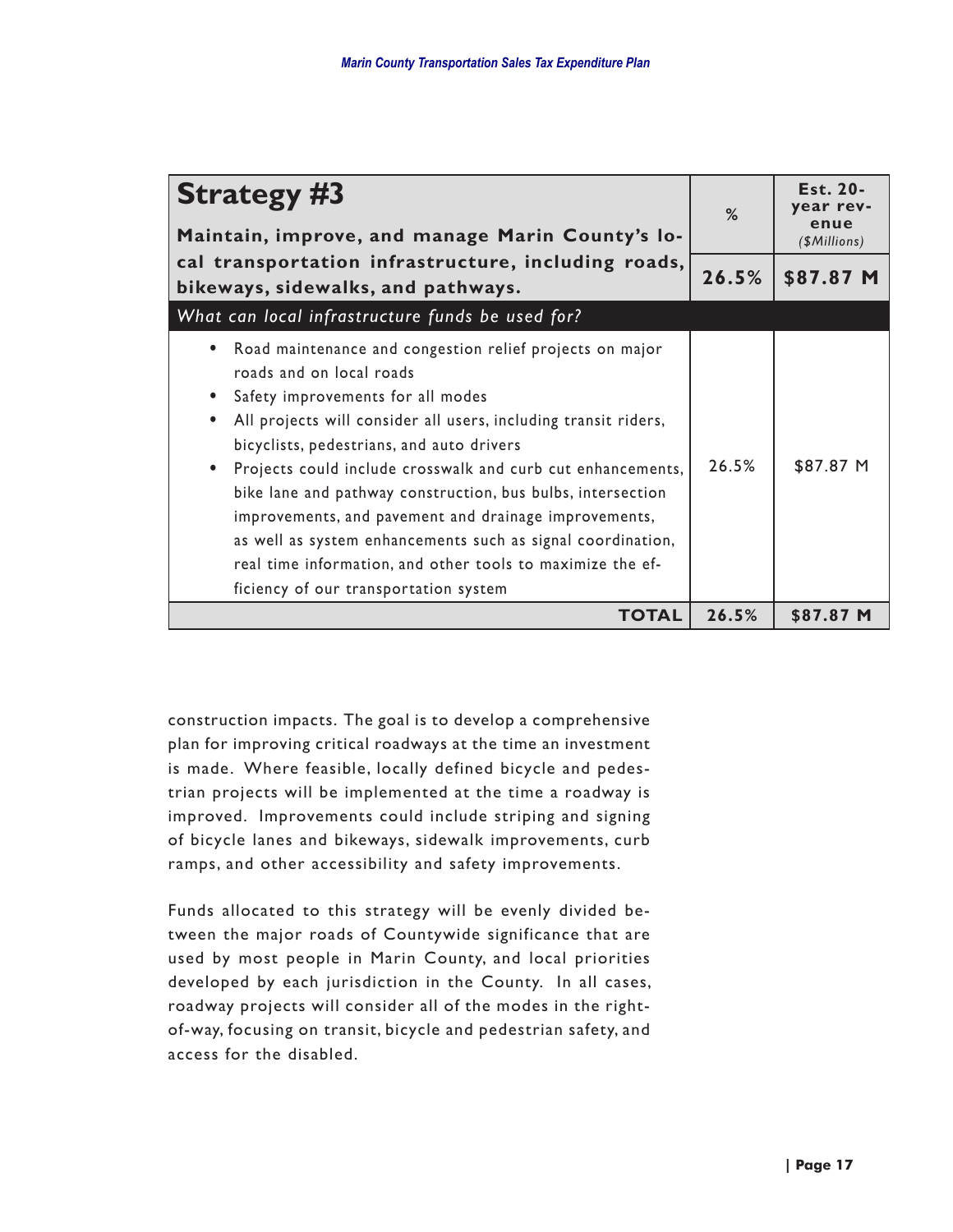### Major Roads and Related Infrastructure

The following performance criteria will be used to prioritize major road projects:

- Condition of roadway (Pavement Condition Index)
- Average daily traffic
- Transit frequency
- Bicycle and pedestrian activity
- School access
- **Accident history**
- Opportunities for matching funds
- **Geographic equity**

Members of the Technical Advisory Committee, to be created by the Authority's governing board, will include representatives from and nominated by the following:

- Marin Managers **Association** (2 members)
- Marin Public Works **Association** (3 members)
- Marin County Planning Directors Group (1 member)
- Golden Gate Bridge, Highway and Transportation District (1 member)
- Marin County Paratransit Coordinating Council (1 member)
- Marin County Transit District (1 member)
- Marin County Office of **Education** (1 member)
- Environmental Organizations of Marin County (1 member)
- **Bicycle and Pedestrian Organizations (1 member)**
- Business Organizations (1 member)

Major roads often cross city limits and serve multiple communities. Projects on these roads must emphasize coordination between jurisdictions. Half of the funding allocated to this strategy (approximately \$43.9 M) will be spent on the most heavily travelled and significant roads and related infrastructure in Marin County. The remaining half will be spent on local roads and related infrastructure, based on priorities developed by each jurisdiction.

Priorities for major roadway and infrastructure projects will be determined by the Public Works Directors of each city, town, and the county working together with a Technical Advisory Committee\* that is representative of the broad interests of Marin County. All investment decisions will be evaluated using measurable performance criteria, listed in the sidebar at the left side of this page. The process will provide opportunity for public input and will be approved by the Transportation Authority in a public meeting as part of the Strategic Plan.

To ensure that each community in Marin County receives an equitable share of sales tax funds, expenditures for major infrastructure projects will be distributed to the five planning areas of the County based on their population (50%) and road miles (50%). This distribution will be balanced every six years:

#### Figure 2 Funding Allocations for Major Infrastructure Projects

|                      | Current<br><b>Distribution</b><br>Based on 50% Population | <b>Estimated</b><br>20-Year |
|----------------------|-----------------------------------------------------------|-----------------------------|
| <b>Planning Area</b> | & 50% Road Miles <sup>2</sup>                             | Revenue                     |
| Northern Marin       | 19.6%                                                     | \$8,611,260                 |
| Central Marin        | 25.4%                                                     | \$11,159,490                |
| Southern Marin       | 21.7%                                                     | \$9,533,895                 |
| Ross Valley          | 20.2%                                                     | \$8,874,870                 |
| <b>West Marin</b>    | 13.1%                                                     | \$5,755,485                 |
|                      | 100%                                                      | \$43,935,000                |

\* See glossary for definition of term.

*<sup>2</sup>*Formula based on 2000 population and road miles data. Percentages will be reviewed at the start of tax collection and adjusted to reflect the most current information on that date.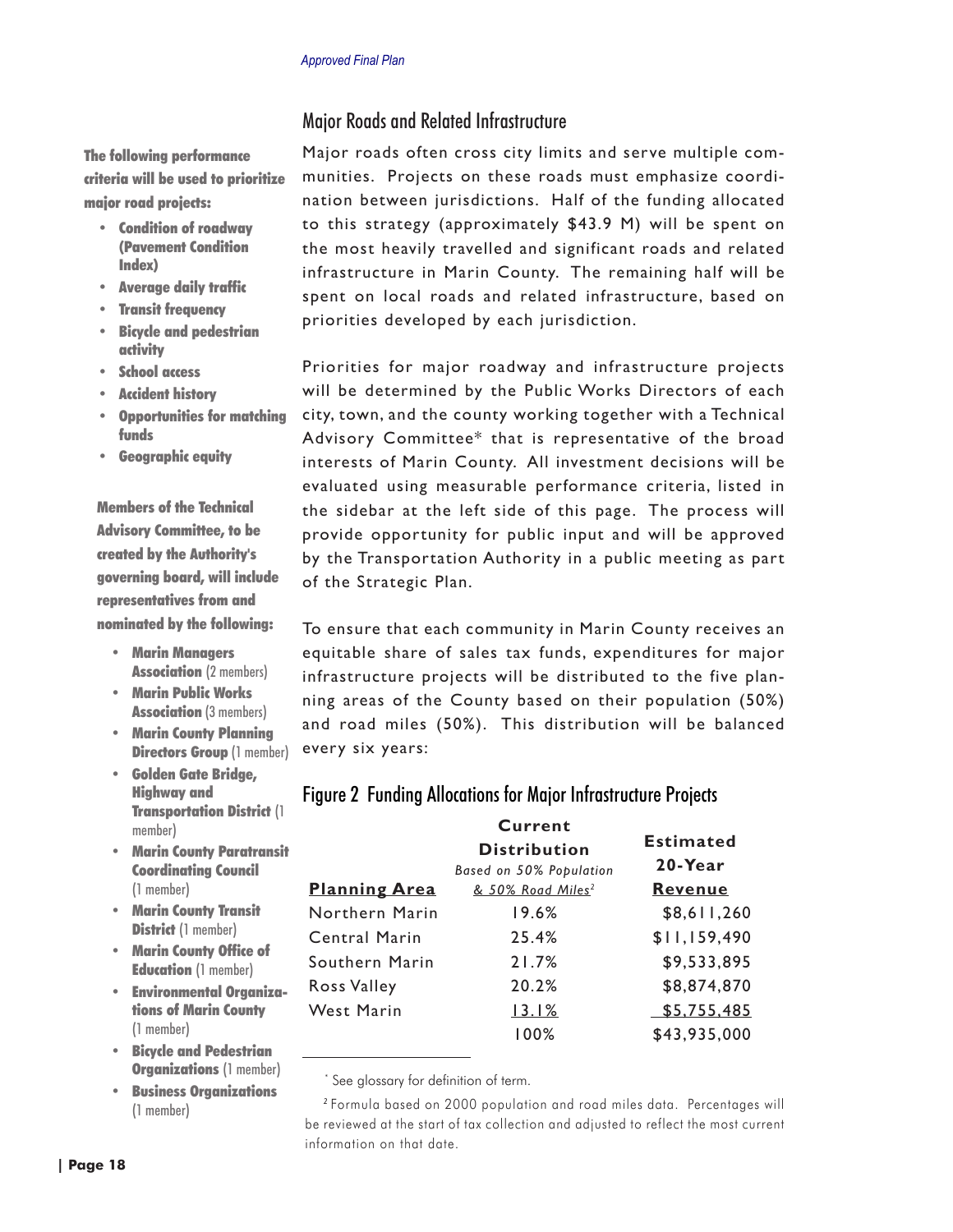The following roads of countywide significance are included as priority candidates for funding. These roads are used by nearly every Marin County resident. Additional roads may be considered if the needs of high priority roads within a planning area have been addressed.

- Atherton Avenue/San Marin Boulevard
- Novato Boulevard/South Novato Boulevard
- D Street/Wolfe Grade
- Las Gallinas Avenue/Los Ranchitos Road/Lincoln Avenue
- North San Pedro Avenue to the China Camp State Park Boundary or Sunny Oaks Drive
- Point San Pedro Avenue to the China Camp State Park Boundary or Biscayne Drive
- Red Hill Avenue/4th Street/2nd and 3rd Streets
- Andersen Drive
- Magnolia Avenue/Corte Madera Avenue/Camino Alto
- Redwood Avenue/Tamalpais Drive/Madera Boulevard/Tamal Vista Boulevard/Fifer Avenue/Lucky Drive/Doherty Drive
- Sir Francis Drake Boulevard from Interstate 580 to Platform Bridge
- Bridgeway Corridor (Bridgeway/Richardson Street/2nd Street/ South Street/Alexander Avenue)
- Paradise Drive
- E. Blithedale Avenue
- Miller Avenue/Almonte Boulevard

### Local Roads for All Modes

Local roads are the most basic unit of the transportation network because they connect our neighborhoods and business districts and provide linkages to major roads and transportation services. Local road priorities are determined by individual jurisdictions that can best evaluate local needs and their connectivity to the larger system.

Half of all funds allocated in this strategy (approximately \$43.9 M) will be distributed on an annual basis to each city,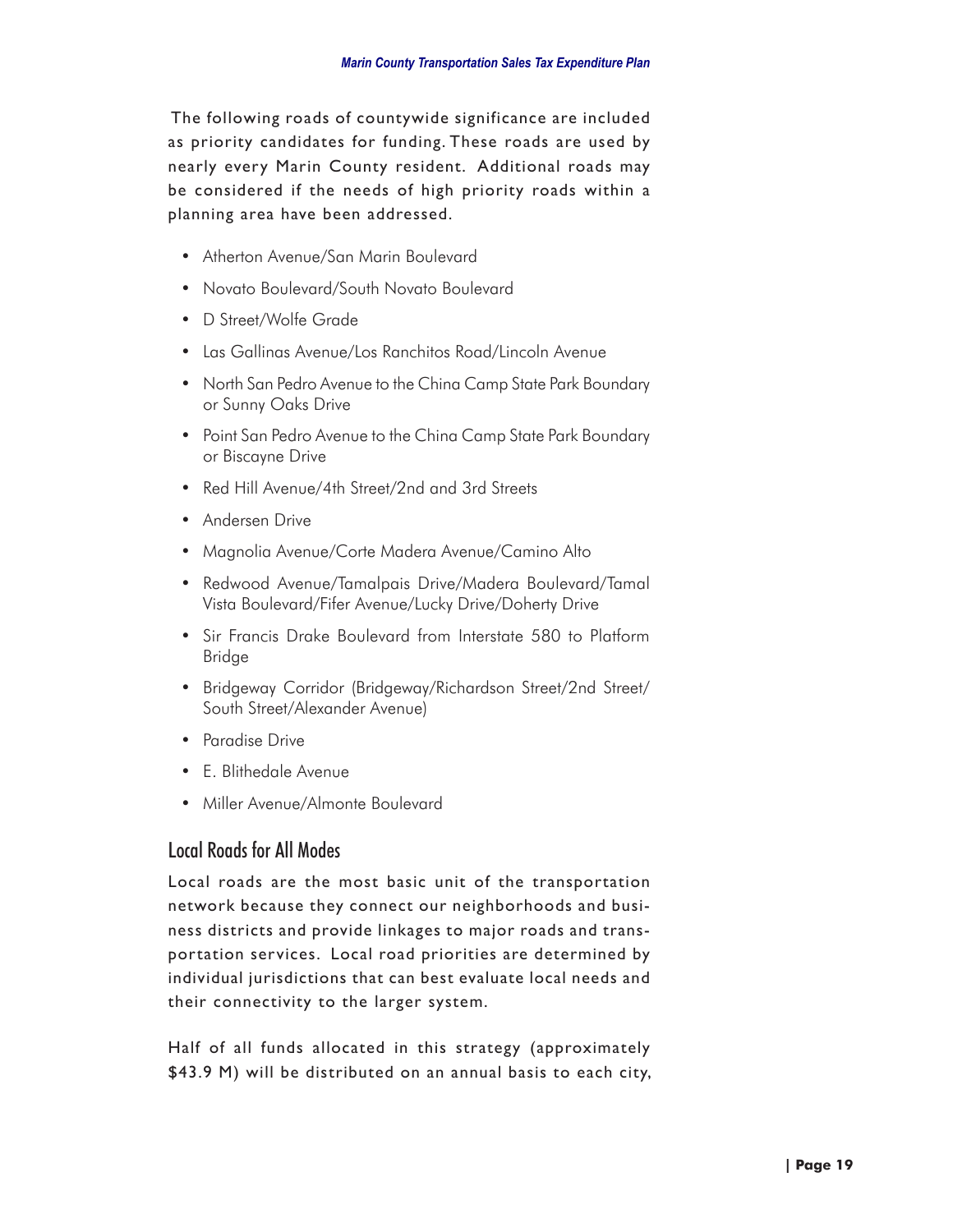town, and Marin County based on a combination of miles of roads to be maintained and population. As with the major road program, each project will be required to consider the needs of all roadway users. Where feasible, locally defined bicycle and pedestrian projects will be implemented at the time a roadway is improved. Improvements could include striping and signing for bicycle lanes and bikeways, sidewalk improvements, curb ramps, and other accessibility and safety improvements.

The following table shows the amount of funding that each jurisdiction can expect from this program, based on the current formula of 50% roadmiles/50% population. Local priorities would be determined by each jurisdiction's Public Works Director with approval of their governing board in a public meeting.

|                  |            | <b>Estimated 20-Year</b> |
|------------------|------------|--------------------------|
|                  | 2004       | Revenue                  |
| Agency           | % of Total | Projection               |
| <b>Belvedere</b> | 1.04%      | \$458,232                |
| Corte Madera     | 3.20%      | \$1,405,124              |
| Fairfax          | 2.79%      | \$1,225,121              |
| Larkspur         | 4.16%      | \$1,825,569              |
| Mill Valley      | 5.99%      | \$2,633,638              |
| Novato           | 17.00%     | \$7,466,928              |
| Ross             | 0.99%      | \$435,826                |
| San Anselmo      | 4.70%      | \$2,064,919              |
| San Rafael       | 20.16%     | \$8,855,643              |
| Sausalito        | 2.84%      | \$1,248,178              |
| Tiburon          | 3.46%      | \$1,521,530              |
| County           | 33.67%     | \$14,794,292             |
| Total            | 100.00%    | \$43,935,000             |

### Figure 3 Funding Allocations for Local Infrastructure Projects by Community3

Sources: 2004 California Department of Finance Population Estimates, 2003- 04 Marin County Road List, and 2004 road miles data from Marin City and Town Public Works Directors.

<sup>&</sup>lt;sup>3</sup> Percentages will be reviewed at the start of tax collection and adjusted to reflect the most current information on that date. Subsequently, percentages will be reviewed every two years as part of the Strategic Plan.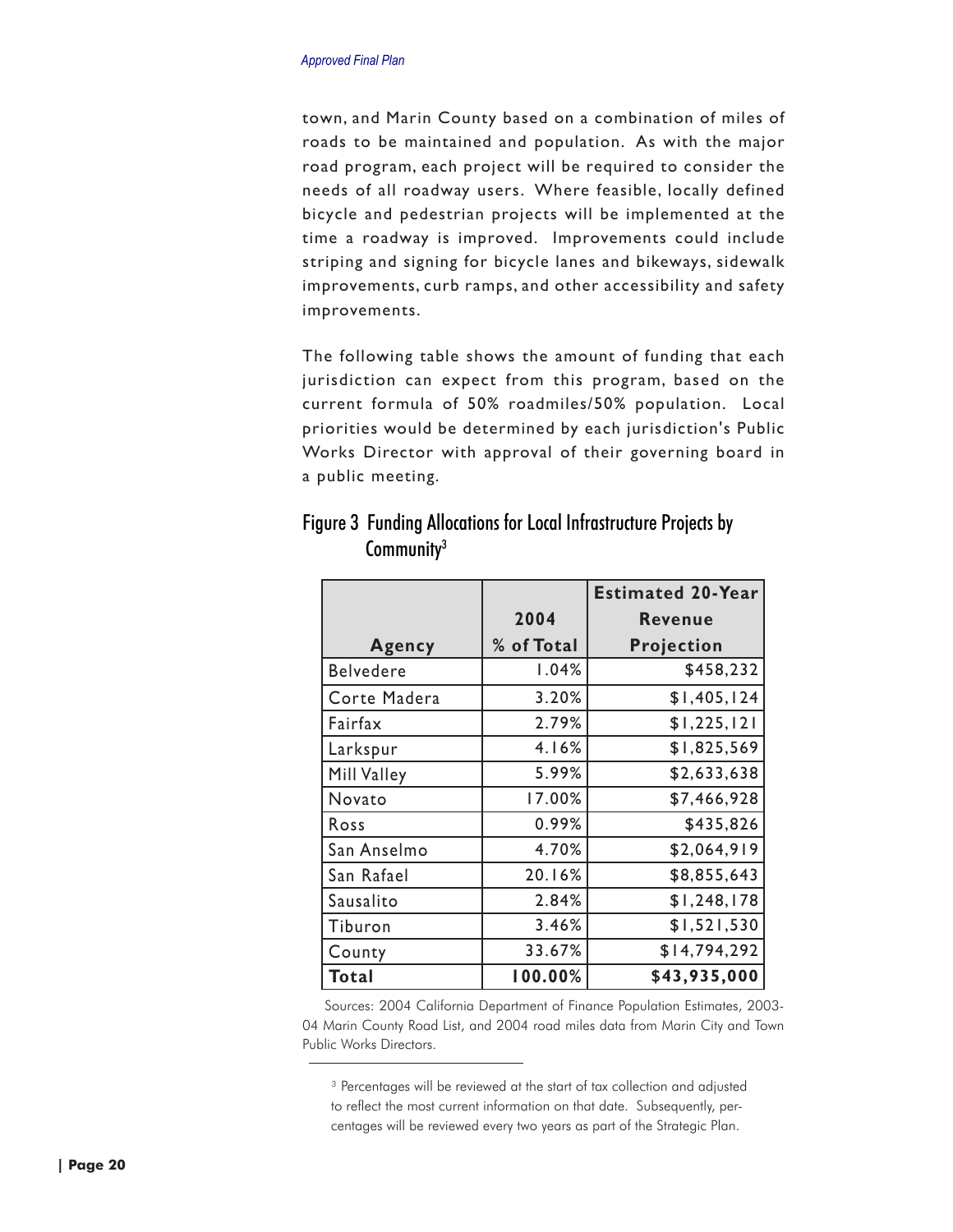## STRATEGY 4 – REDUCE SCHOOL RELATED CONGESTION AND PROVIDE SAFER ACCESS TO SCHOOLS.

In Marin County, school-related trips are a significant component of traffic congestion. In fact, over 21% of all trips in the morning peak period are school related. Congestion around schools is a serious and growing problem both for families with students and non-students alike. Everyone who travels in Marin County recognizes how much lighter traffic is on days when schools are off, even when it is not a common day off for workers.

A survey done by the Safe Routes to Schools program shows that without programs that target student and parent behavior and provide safe alternatives to driving, as many as 80% of students are driven in single student occupant autos to school. This creates severe local congestion at arrival and dismissal times, as well as deteriorating safety for those that walk and bike to school. In addition, many of Marin County's schools draw students from throughout the County and beyond, putting many school trips on Highway 101 and the major roads traveled for all trip purposes. There are currently over 75 elementary, middle, and high schools in Marin County, with a total of at least 40,000 students in grades K-12 – 50,000 including college students. Clearly, reducing single student occupant auto trips to schools will have the immediate benefit of reduced congestion, as well as long-term benefits to public health, the creation of lifelong sustainable habits, and increasing the opportunities for success of all alternative modes.

The programs in this strategy will be assessed every two years by the Technical Advisory Committee, through a public process involving parents, school officials, and students throughout the County. These countywide programs will be managed by the County of Marin. This investment of transportation sales tax funds will be combined with school bus projects already described in Strategy 1, to make a significant improvement in local congestion while encouraging safe and healthy behavior in our young people.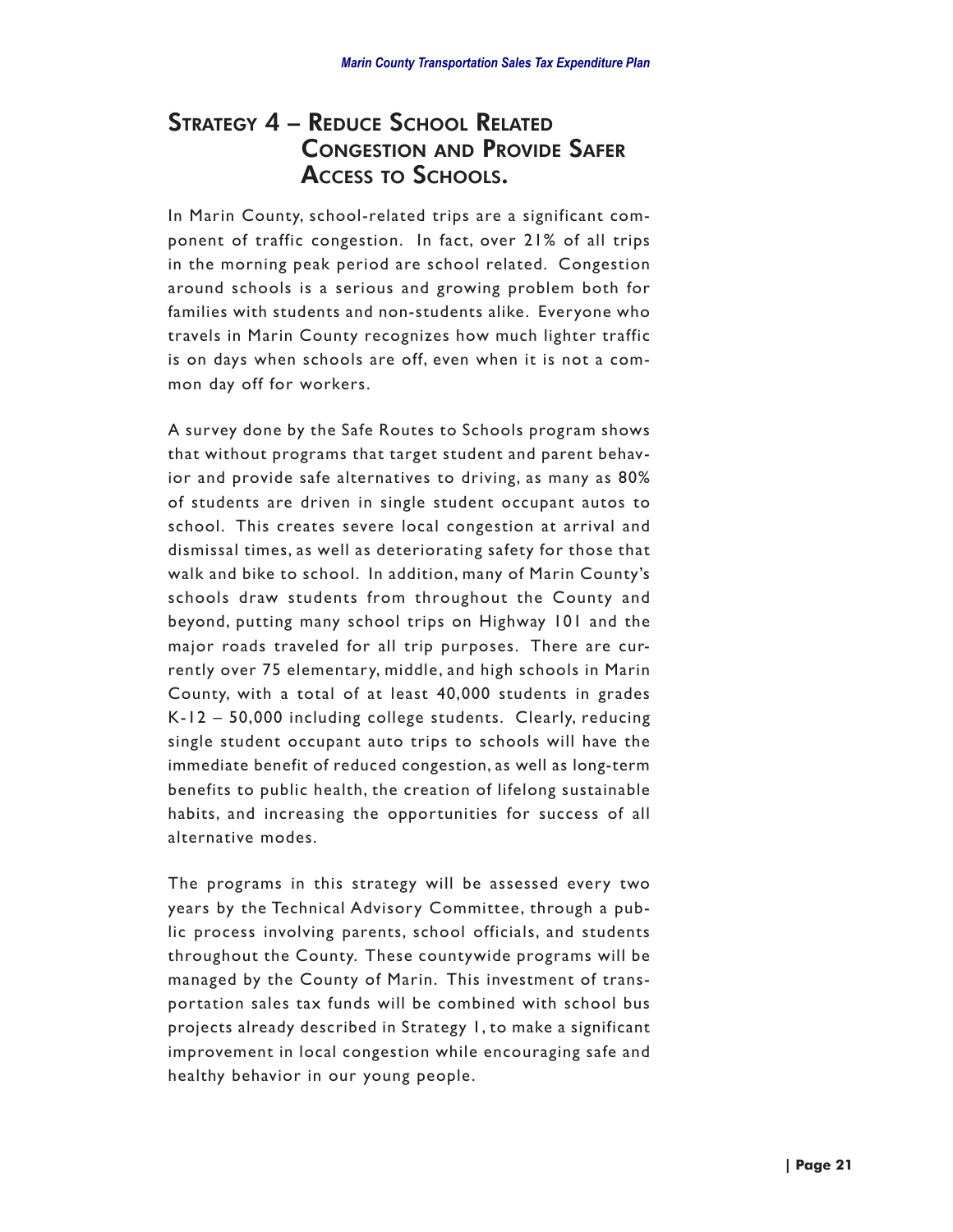| <b>Strategy #4</b>                                                                                                                                                                                                                                                                                                                         |      | Est. 20-year<br>revenue<br>(\$Millions) |
|--------------------------------------------------------------------------------------------------------------------------------------------------------------------------------------------------------------------------------------------------------------------------------------------------------------------------------------------|------|-----------------------------------------|
| Reduce school related congestion and provide safer<br>access to schools.                                                                                                                                                                                                                                                                   | 11%  | $$36.48$ M                              |
| What can school access funds be used for?                                                                                                                                                                                                                                                                                                  |      |                                         |
| 1. Safe Routes to Schools<br>Ongoing funding to support this successful and popular<br>program that promotes walking, biking, taking transit, or<br>carpooling to school                                                                                                                                                                   | 3.3% | \$10.94 M                               |
| 2. Crossing Guards<br>Crossing guards at 70 intersections along major roads serv-<br>ing schools                                                                                                                                                                                                                                           | 4.2% | $$13.93$ M                              |
| 3.<br>Provide capital funds for Safe Pathways To School<br>projects<br>Safety improvements around Marin County schools in con-<br>junction with the Safe Routes to Schools Program, including<br>sidewalk improvements, safer crosswalks and crossings, bi-<br>cycle and pedestrian safety improvements, and speed reduc-<br>tion measures | 3.5% | $$11.61$ M                              |
| <b>TOTAL</b>                                                                                                                                                                                                                                                                                                                               | 11%  | \$36.48 M                               |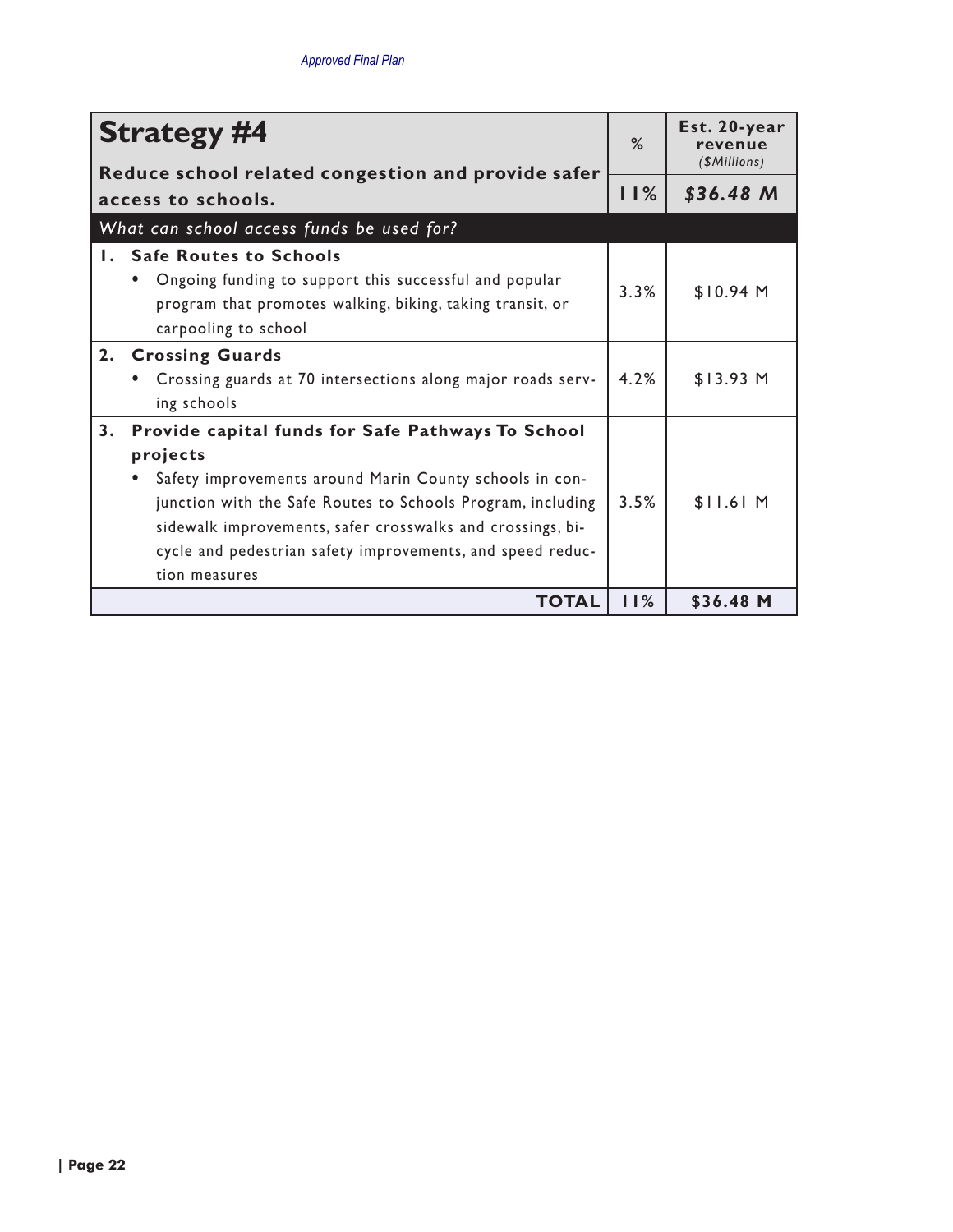### SAFE ROUTES TO SCHOOLS

Safe Routes to Schools is a proven program designed to reduce local congestion around schools while instilling healthy and sustainable habits in our young people. The program includes several components including classroom education, special events, and incentives for choosing alternative modes to schools, as well as technical assistance to identify and remove the barriers to walking, biking, carpooling, or taking transit to school. The program, which is currently managed by the County of Marin, is in its fourth year of operation and has proven its ability to increase alternative mode use to schools, reducing single student occupant auto trips to participating schools by at least 15%.

Current funding for Safe Routes to Schools does not extend beyond the 2004 school year. Without a new source of local funds, the Safe Routes program will terminate after the current school year. This strategy will maintain and expand the successful Safe Routes program to all schools within Marin County. The funding for other programs included under this strategy, Crossing Guards and Safe Pathways, will be closely coordinated with the activities of Safe Routes to Schools.

The Safe Routes to Schools program combines classroom education, special community events, and coordination between school officials, parents and public works officials to create safe environments for walking, biking, and taking transit to school. At schools that participate in the program, single student vehicle traffic has been reduced by more than 15%.

### SCHOOL CROSSING GUARDS

One of the greatest barriers to using alternative modes to schools is the difficulty of crossing Marin's busiest streets. Even with pathway improvements, students' parents are reluctant to allow their children to walk or bike to school if they must cross a busy street. While some schools have attempted to implement volunteer crossing guard programs, experience has suggested that this is not a reasonable long-term strategy, as volunteers can not be counted on every day, in all types of weather, regardless of their personal schedules. Other Bay Area counties, such as Santa Clara and San Francisco, have realized that to eliminate liability concerns and to ensure that there are well trained crossing guards with back-ups for every critical intersection, they must contract with a professional company that specializes in crossing guard programs.

This program will use trained crossing guards for up to 70 intersections throughout Marin County. The intersections will be prioritized by the Public Works Directors together

This program would fund crossing guards for some of the County's most critical intersections, including the following potential locations:

- **Novato:** Diablo Blvd. and Center Rd. along Ignacio Blvd., in front of Sinaloa Middle School
- **San Rafael:** in front of Vallecito School and Bahia Way and Canal St. in front of Bahia Vista School
- **San Anselmo:** Butterfield Rd. and Sir Francis Drake
- **Fairfax:** at the pedestrian crossing in front of St. Rita's School
- **Southern Marin: Camino Alto, East** Blithedale Ave., Miller Ave., Tiburon Blvd., and others
- **Ross Valley: Numerous crossings of** Sir Francis Drake, serving many schools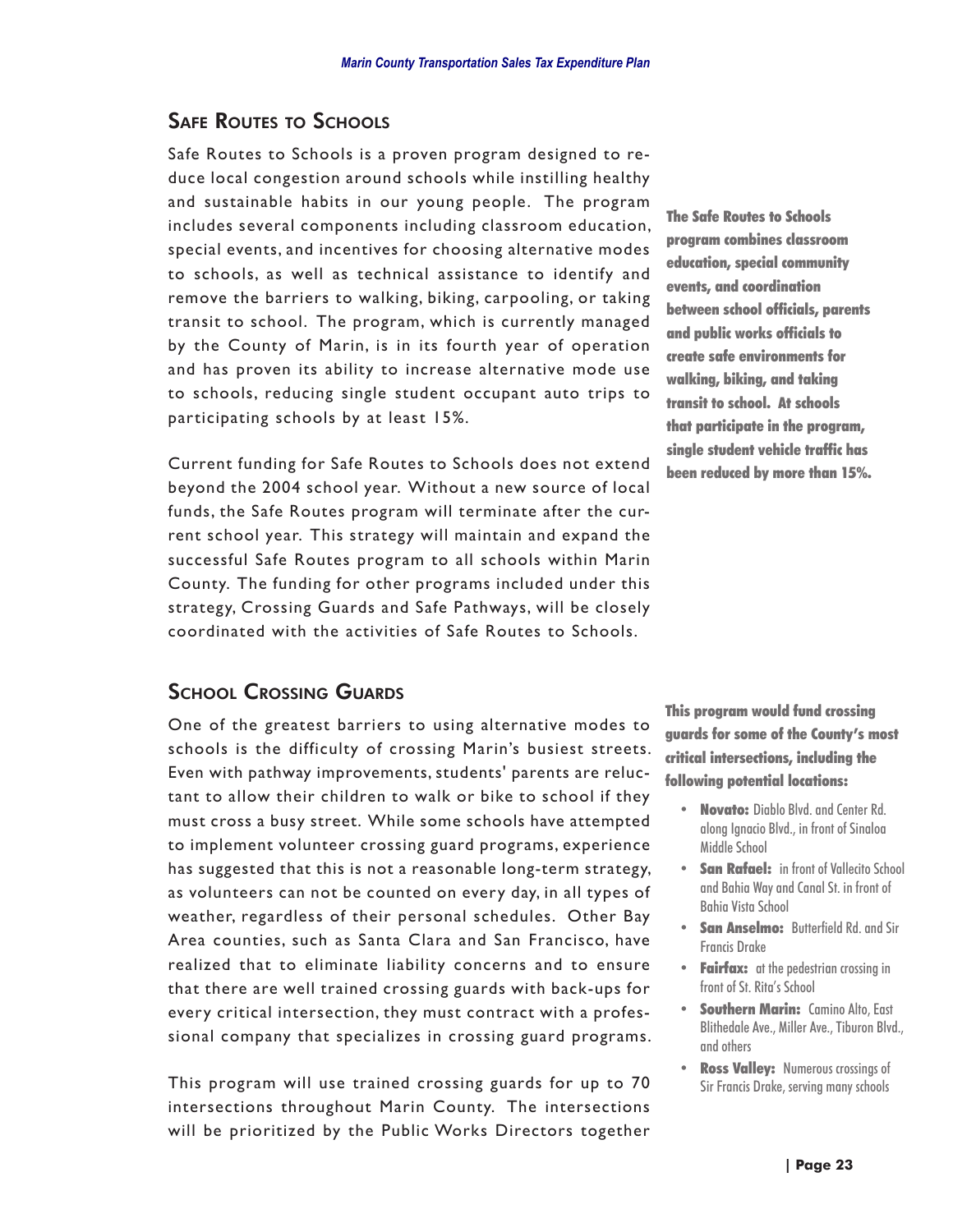with the Technical Advisory Committee along with other school related projects, and approved by the Authority. At schools that have volunteer or other types of crossing guard programs, sales tax funds will augment the work that is already being done, making sure that these local funds are put to their best use. The process will provide opportunities for public input.

### PROVIDE CAPITAL FUNDING FOR SAFE PATHWAYS TO SCHOOLS

Safe Pathways to School is the capital improvement element of the Safe Routes to Schools program. Where the Safe Routes program identifies circulation improvements needed for safe access to schools, the Safe Pathways program will provide funding for the engineering, environmental clearance, and construction of pathway and sidewalk improvements in all Marin County communities, including safety improvements at street crossings.

Although Safe Pathways projects target improvements around schools, they benefit the entire community, creating a safe network of bicycle and pedestrian facilities, enhancing safety and reducing local congestion.

Safe Pathway projects are expected to attract matching funds from other sources and may be used in combination with road funds to accelerate pathway improvements in school areas. Additional input will be solicited in a public forum that includes input from parents, school officials, and other community stakeholders. Specific projects will also be approved by the Transportation Authority of Marin in their Strategic Plan.\*

Safe Pathways Projects will be selected based on performance criteria that focus on improving safety throughout the County. All projects will come from approved Safe Routes plans, supported by parents, school officials, and the local iurisdiction.

- Relieves an identified safety or congestion problem along a major school route
- Completes a "gap" in the bicycle and pedestrian system along a major school route
- Maximizes daily uses by students and others
- Attracts matching funds
- Respects geographic equity

<sup>\*</sup> See glossary for definition of term.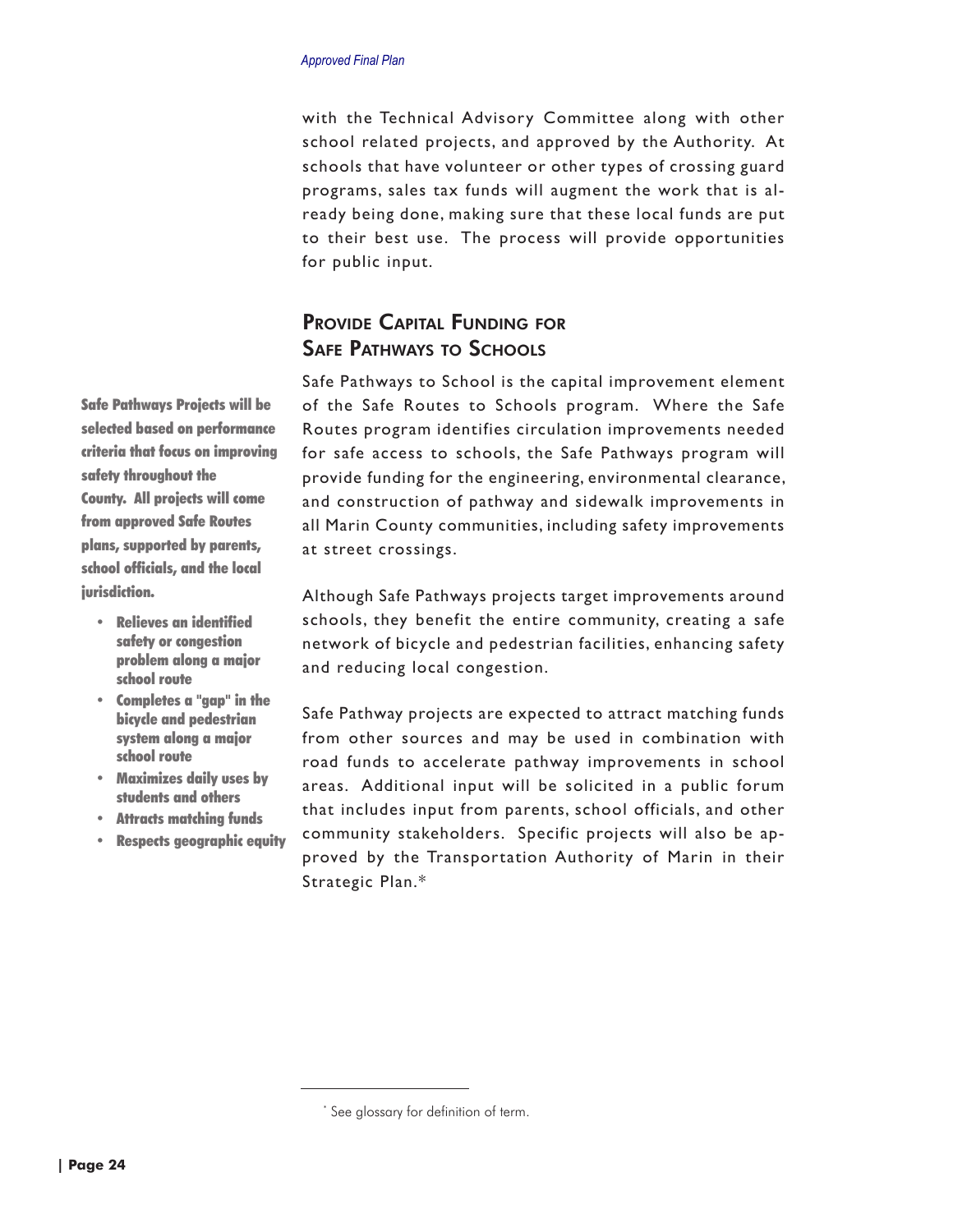# Transportation Sales Tax Governance and Organizational Structure

### TRANSPORTATION AUTHORITY OF MARIN (TAM)

This transportation sales tax is authorized under the Local Transportation Authority and Improvement Act, California Public Utilities Code Section 180000 et. seq. In approving this tax, the voters will authorize that the Transportation Authority of Marin (referred to as the Authority) be given the responsibility to collect and administer the tax proceeds. All monies raised by this sales tax will be available for expenditure only on the transportation projects identified in the Sales Tax Expenditure Plan. The make-up of the Authority's governing board is as follows:

- All five members of the Marin County Board of Supervisors, and
- One representative from each of the eleven incorporated cities and towns in Marin County.

All representatives to the Authority's governing board will be elected officials within Marin County. This composition provides a balance between the needs of the county as a whole and the priorities of individual cities, towns, and communities.

The Transportation Authority of Marin will be established for the purpose of authorizing and implementing this transportation sales tax. The Authority will incorporate the duties of the existing Congestion Management Agency, ensuring that all key transportation decisions are made in a single place. The duration of the tax will be 20 years from the initial year of collection, which will begin in April 2005. The tax will therefore terminate on March 31, 2025.

### STAFFING AND ADMINISTRATION

The Transportation Authority of Marin will hire the staff and professional assistance required to administer the proceeds of this tax and carry out the mission outlined in the Expenditure Plan. The total cost for salaries and benefits for administrative employees will not exceed 1% of the revenues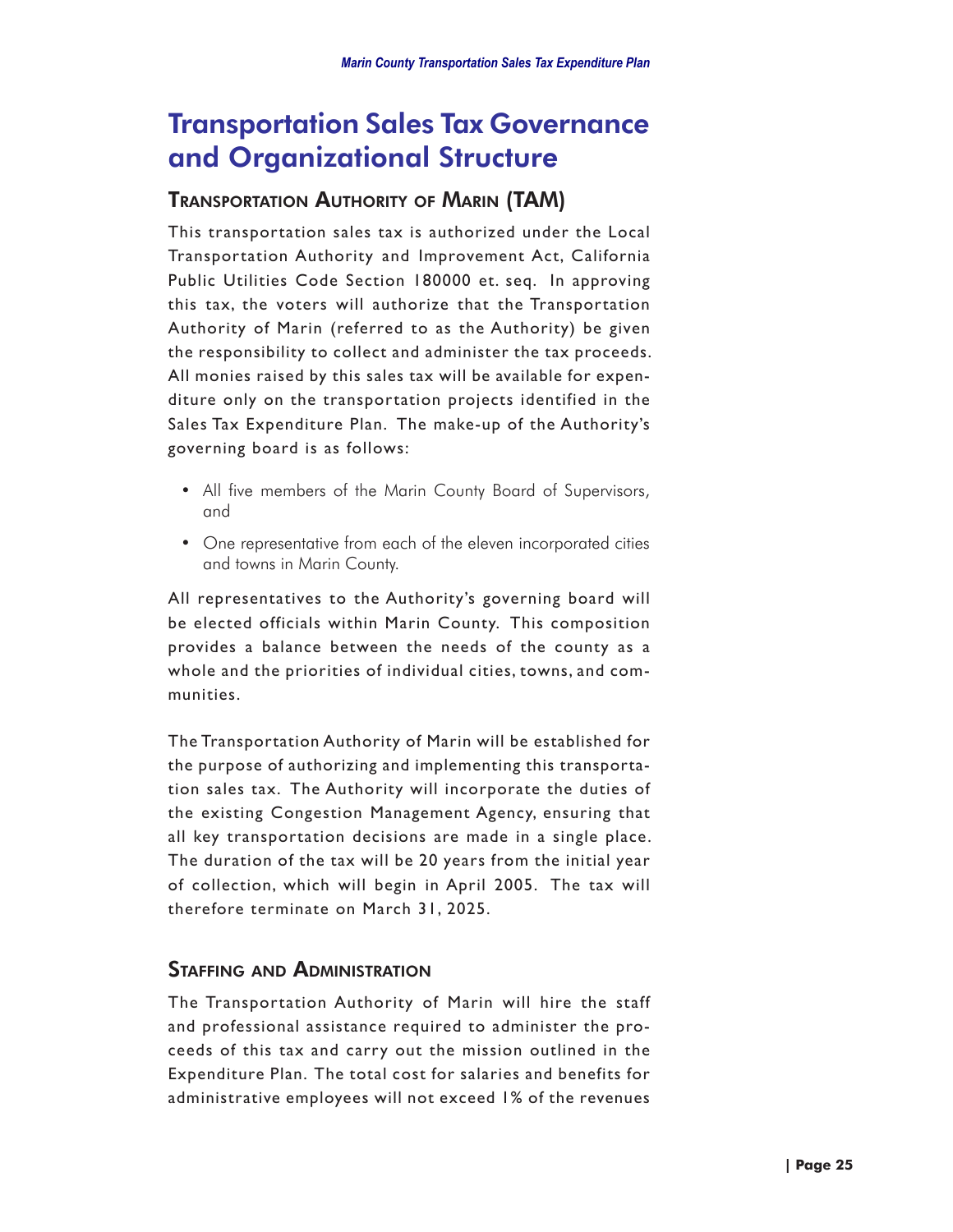generated by the transportation sales tax. Other administrative costs, such as rent, supplies, and fees paid to the State Board of Equalization for collecting the tax and financial, legal, or consulting services are not included in the 1% cap.

### WORK PROGRAM AND STRATEGIC PLAN

All of the programs included in this Expenditure Plan are considered essential for the transportation needs of Marin County. The Authority will prepare an annual Work Program and Budget and a biennial Strategic Plan, which will identify the priorities for projects and the dates for project implementation based on project readiness, ability to generate matching or leveraged funds, and other relevant criteria. The Strategic Plan must be approved by a two-thirds vote of the total commissioners on the Authority Board, following a noticed public hearing on the draft Strategic Plan and a 45-day public comment period.

The allocation of funds described in this plan will be achieved over the life of the plan and may vary from year to year only as approved in the Strategic Plan and only in such a way that the distribution will not change over the life of the plan, unless the plan is specifically amended.

### BONDING\* AND FINANCING

The Transportation Authority of Marin will have the authority to bond and use other financing mechanisms for the purposes of expediting the delivery of transportation projects and programs and to provide economies of scale. Bonds, if issued, will be paid with the proceeds of the transportation sales tax. The costs and risks associated with bonding will be presented in the Authority's Strategic Plan, and will be subject to public comment before any bond sale is approved.

The Authority will also be able to use other means to accelerate the delivery of projects and programs, including seeking outside grants and matching or leveraging tax receipts to the maximum extent possible. The Authority will also have the ability to set aside a reserve fund of up to 10% of the

<sup>\*</sup> See glossary for definition of term.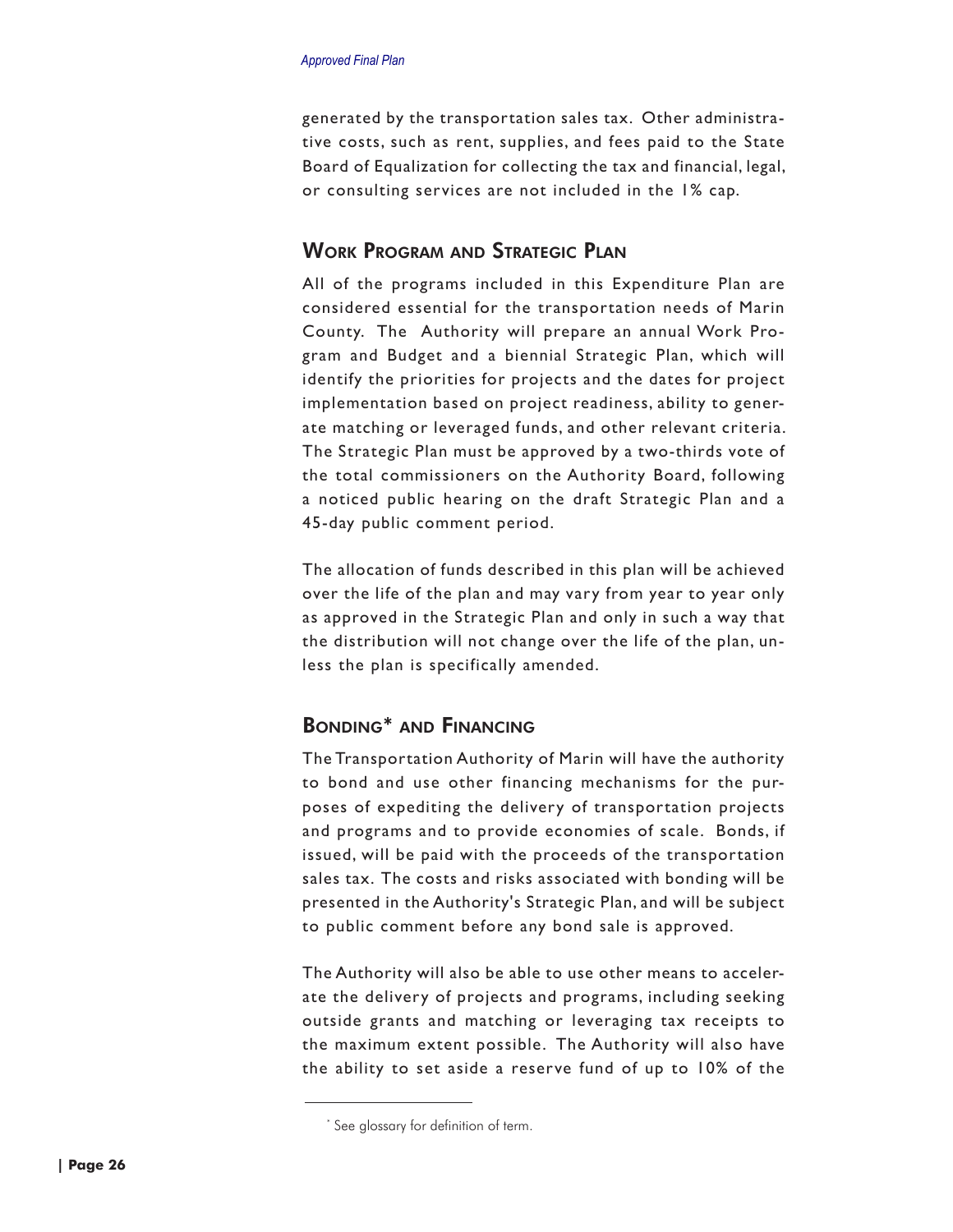annual receipts from the tax for contingencies, to ensure that the projects included in this plan are implemented on schedule.

#### **ACCOUNTABILITY**

All business of the Authority will be conducted in an open and public meeting process. The Authority will approve all spending plans described in this document and will ensure that adequate public involvement has been included in the preparation of all spending plans. The Authority will be required to hire an independent auditor who will audit all sales tax expenditures, ensuring that expenditures are made in accordance with the plan.

This plan has been designed for the highest possible levels of accountability and public involvement in our transportation planning process.

The Authority will be guided by an Administrative Code covering all aspects of its operation.

#### Citizens' Oversight Committee

The Citizens' Oversight Committee will be created by the Authority's governing board with the assistance of the League of Women Voters. The unique feature of this Committee is that it will report directly to the public and will be charged with reviewing all expenditures of the Authority. The responsibilities of this Committee are:

- The Committee must hold public hearings and issue reports, on at least an annual basis, to inform Marin County residents how funds are being spent. The hearings will be open to the public and must be held in compliance with the Brown Act, California's open meeting law. Information announcing the hearings must be well-publicized and posted in advance.
- The Committee will have full access to the Authority's independent auditor and will have the authority to request and review specific information and to comment on the auditor's reports.
- The Committee must publish an annual report. Copies of these documents must be made widely available to the public at large.

Citizens' Oversight Committee members will be private citizens who are neither elected officials of any government nor public employees from any agency that either oversees or benefits from the proceeds of the transportation sales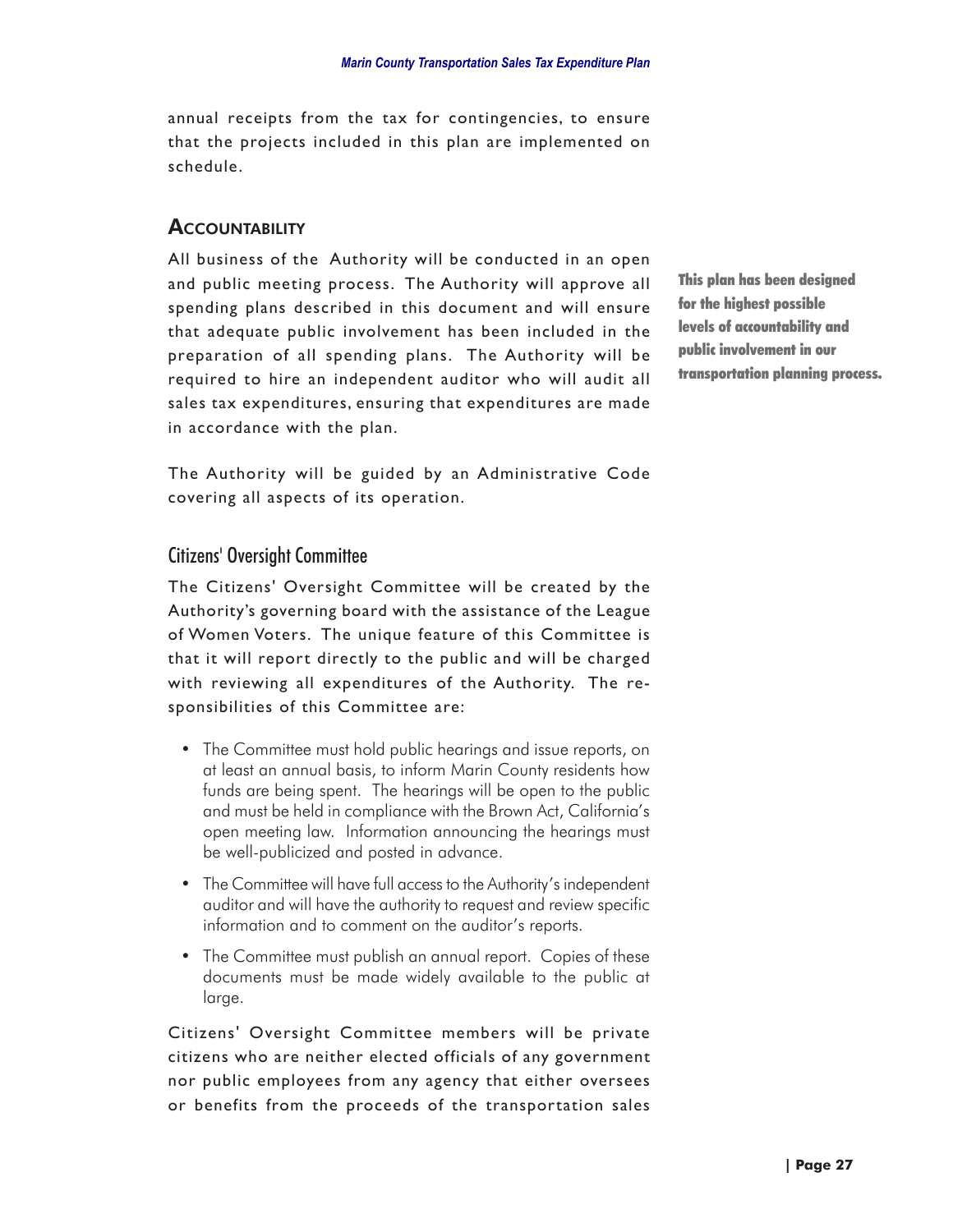#### *Approved Final Plan*

tax. Membership will be restricted to individuals who live in Marin County. Members will be required to submit a statement of financial disclosure, and membership will be restricted to individuals without economic interest in any of the Authority's projects.

The Committee will be designed to reflect the diversity of the County. The committee will consist of 12 members. Each organization represented on the Citizens' Oversight Committee will nominate its representative, with final appointments approved by the governing board of the Authority. Membership will be as follows:

- One member will be selected from each of the planning areas in Marin County by the Authority Board members representing that area (Northern Marin, Central Marin, Ross Valley, Southern Marin, and West Marin). (Totaling 5 members)
- Seven members will be selected to reflect a balance of viewpoints across the County. These members will be nominated by their respective organizations and appointed by the Board of the Authority, as follows:
	- ° One representative from a taxpayer group
	- ° One representative from the environmental organizations of Marin County
	- ° One representative from a major Marin employer
	- ° One representative from the Marin County Paratransit Coordinating Council, representing seniors and persons with disabilities
	- ° One representative from the League of Women Voters
	- ° One representative from an advocacy group representing bicyclists and pedestrians
	- ° One representative from a school district, including parents

### AMENDMENTS TO THE PLAN

The Authority's Board may annually review and propose amendments to the Expenditure Plan to provide for the use of additional Federal, State, and local funds, to account for unexpected revenues, or to take into consideration unforeseen circumstances. To modify this Plan, an amendment must be approved by a two-thirds majority of the total commissioners on the Authority Board, following a noticed public hearing and a 45-day public comment period. Following the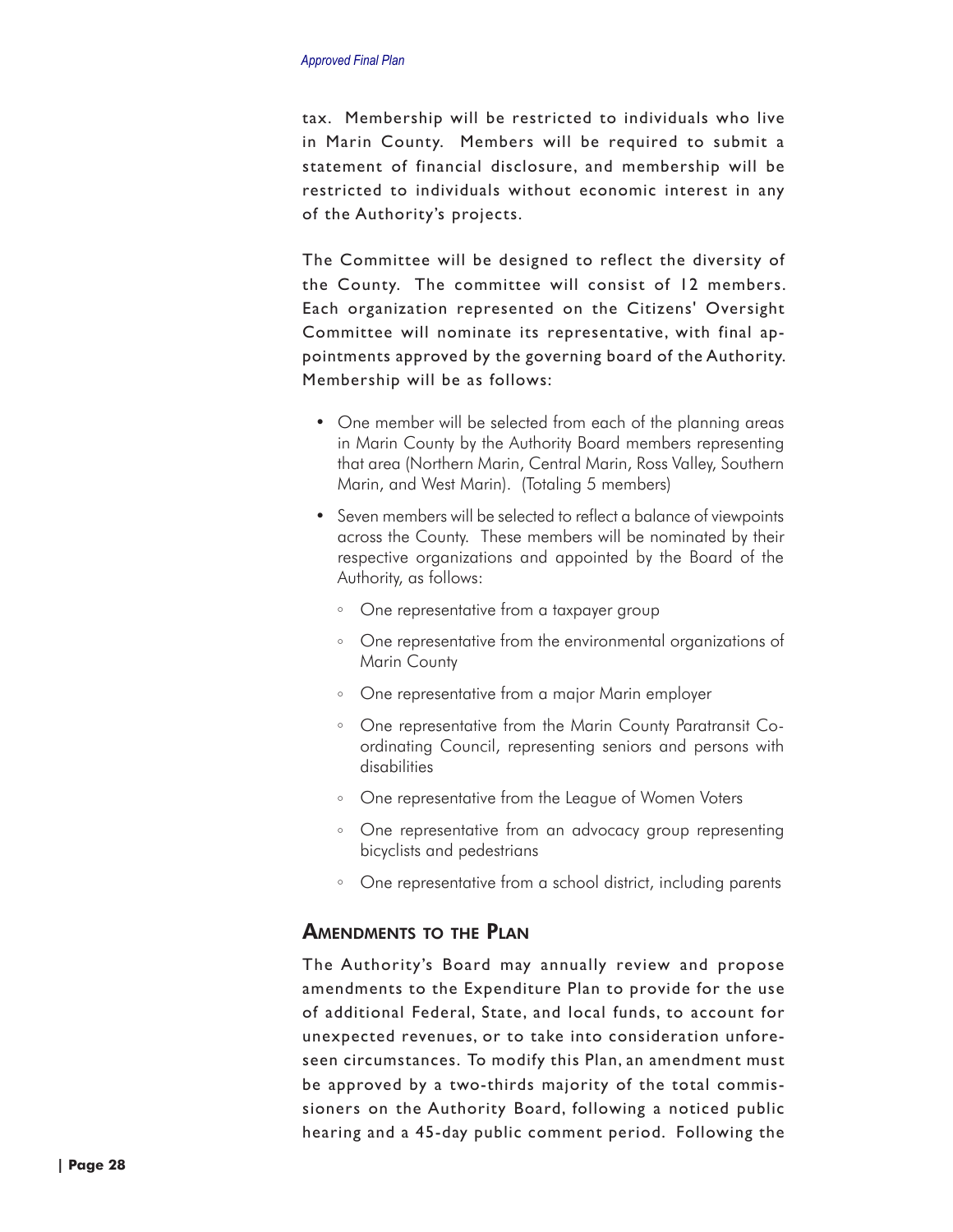2⁄3 vote of the Authority, any plan amendment will be submitted to each of the cities and towns in Marin County and to the Board of Supervisors for their approval. Amending the Plan will require a majority vote of 50+% of the cities representing 50+% of the incorporated population, as well as a majority vote of the Board of Supervisors.

## Implementing Guidelines

This plan is guided by principles that ensure that the revenue generated by the transportation sales tax is spent in the most efficient and effective manner possible, consistent with the desires of the voters of Marin County. The principles outlined in this section provide flexibility needed to address issues that may arise during the life of the plan. The specific operations of the Authority are further addressed in its Administrative Code.

- 1. The Transportation Authority of Marin is charged with a fiduciary duty in administering the transportation sales tax proceeds in accordance with the applicable laws and this Expenditure Plan. Receipt of these tax proceeds may be subject to appropriate terms and conditions as determined by the Authority in its reasonable discretion, including, but not limited to, the right to require recipients to execute funding agreements and the right to audit recipients' use of the tax proceeds.
- 2. All meetings of the Transportation Authority of Marin will be conducted in public according to state law, through publicly noticed meetings. The annual budget of the Authority, annual work plan, biennial Strategic Plan, and annual report will all be prepared for public scrutiny. The interests of the public will further be protected by the Citizens' Oversight Committee, described previously in this Plan.
- 3. Under no circumstances may the proceeds of this transportation sales tax be applied to any purpose other than for transportation improvements benefiting Marin County. The funds may not be used for any transportation projects or programs other than those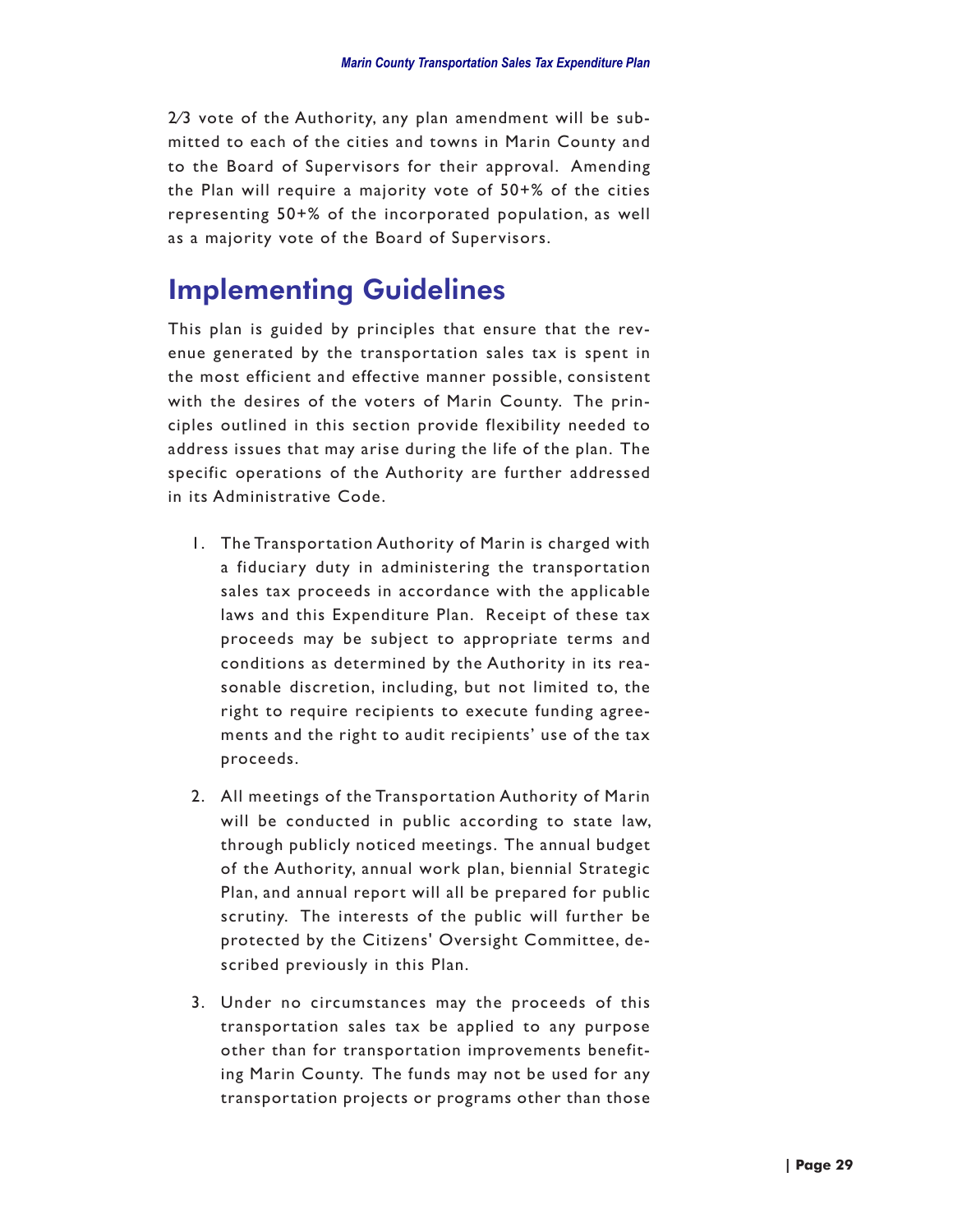#### *Approved Final Plan*

specified in this Plan without an amendment of the Expenditure Plan.

- 4. Revenue generated by this sales tax will not be used to create or operate regional rail programs or used for regional highway projects (Highway 101) with the exception of the Highway 101 Carpool Lane "Gap Closure" project described in Strategy 2.
- 5. Actual revenues may be higher or lower than expected in this Plan, due to changes in receipts and/or matching or leveraging capability. Estimates of actual revenue will be programmed annually by the Transportation Authority of Marin during its annual budget process. Because the Expenditure Plan is based on percentage distributions, dollar values in this Plan are estimates only. Actual revenues will be programmed over the life of the Plan based on the percentage distributions identified in the Plan.
- 6. The actual requirement for funds in a specific program could be higher or lower than expected due to changes in funding outside of this transportation sales tax, or due to changes in project costs or feasibility. Should the need for funds for any program within a strategy be less than the amount to be allocated by the sales tax, or should any project become infeasible for any reason, funds will first be reprogrammed to other programs or projects in the same strategy area with a two-thirds vote at a noticed public hearing. Should the need for funds in the entire strategy area be less than the amount to be allocated by the transportation sales tax, the Authority Board may amend the Expenditure Plan to reallocate funds to the other strategy areas following its procedures for a plan amendment.
- 7. If additional funding from other sources becomes available for the Highway 101 Carpool Lane Gap Closure Project (Strategy #2), or if the actual expenditures are less than allocated, then the equivalent amount of transportation sales tax receipts will be redirected to projects in Strategy #1.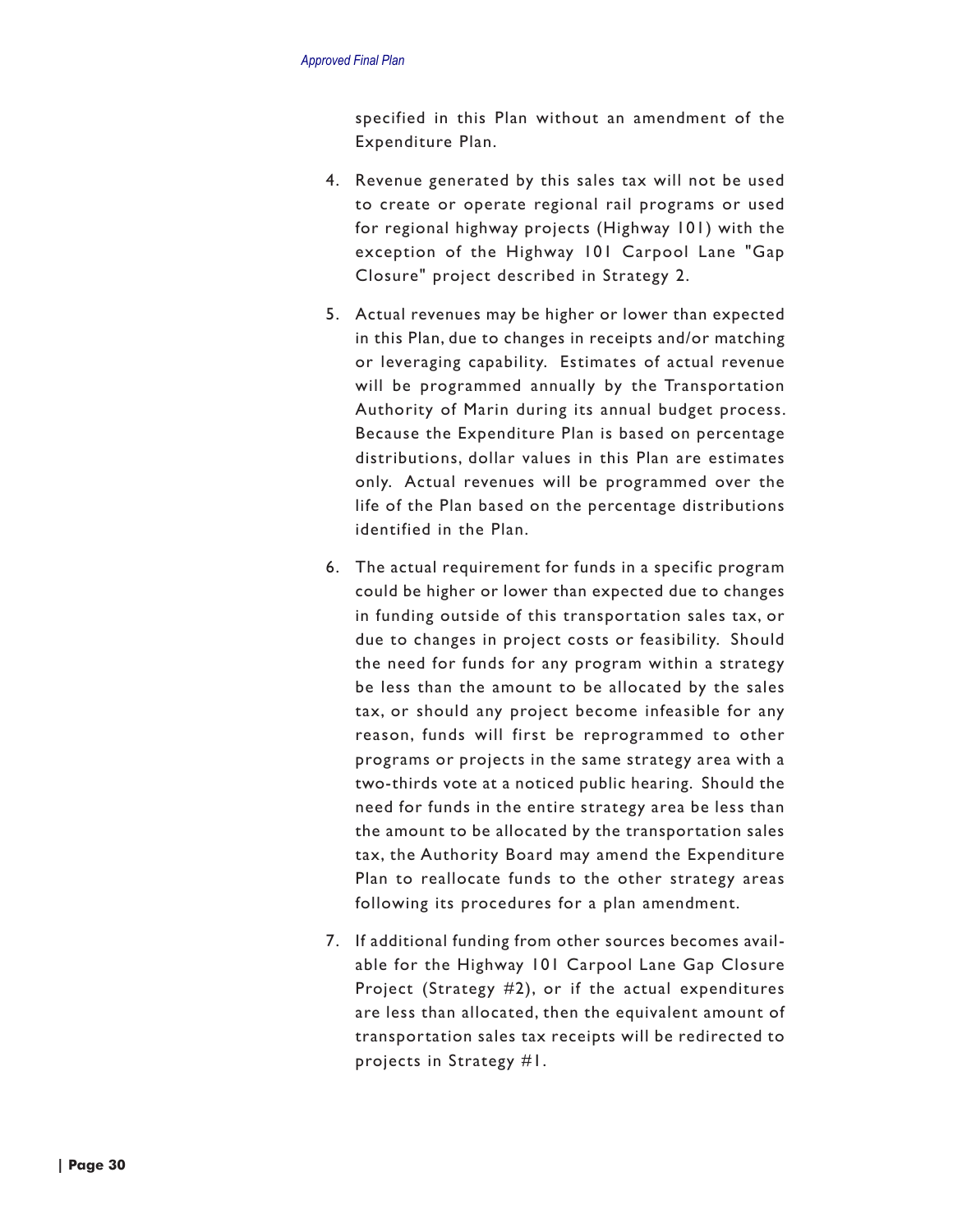- 8. All projects funded with these transportation sales tax funds will be required to complete appropriate California Environmental Quality Act (CEQA) and other environmental review as required.
- 9. Funds may be accumulated by the Authority or by recipient agencies over a period of time to pay for larger and long-term projects. All interest income generated by these proceeds will be used for the transportation purposes described in the Expenditure Plan.
- 10. The Transportation Authority of Marin will have the capability of loaning transportation sales tax receipts at prevailing interest rates to other agencies for the implementation of needed transportation projects, provided that there is a guaranteed revenue stream to repay such a loan and provided that the loan will not interfere with the implementation of programs or projects defined in the Expenditure Plan.
- 11. Matching or leveraging of outside funding sources is strongly encouraged. Any additional transportation sales tax revenues made available through their replacement by matching funds will be spent based on the principles outlined in 6 and 7 above.
- 12. New incorporated cities/towns or new bus transit agencies, that come into existence in Marin County during the life of the Expenditure Plan could be considered as eligible recipients of funds through a Plan Amendment.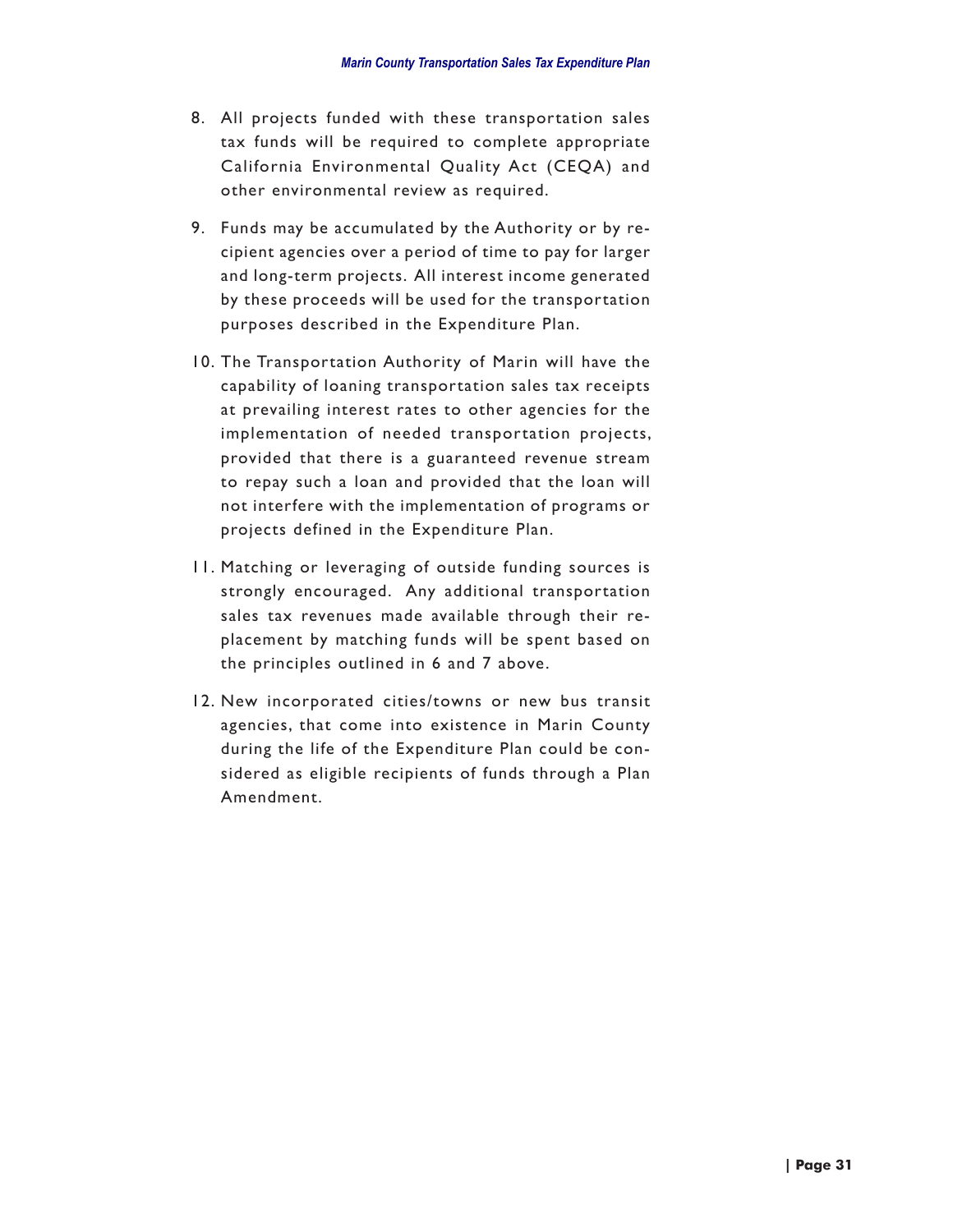# **Glossary**

| <b>Term</b>                                                                       | <b>Definition</b>                                                                                                                                                                                                                                                                                                                                                                                                                                                                                                                                                       |
|-----------------------------------------------------------------------------------|-------------------------------------------------------------------------------------------------------------------------------------------------------------------------------------------------------------------------------------------------------------------------------------------------------------------------------------------------------------------------------------------------------------------------------------------------------------------------------------------------------------------------------------------------------------------------|
| <b>Authority</b>                                                                  | Transportation Authority of Marin (TAM) - an agency created for the<br>purpose of administering this sales tax, the Authority will be responsible<br>for programming funding for all transportation programs in Marin County.<br>The TAM Board will include representatives from each city and town in<br>Marin County, plus the five members of the Board of Supervisors. The<br>Authority will function as the Congestion Management Agency for Marin<br>County.                                                                                                      |
| <b>Bonding</b>                                                                    | Selling municipal bonds will allow the Transportation Authority of<br>Marin to accelerate capital projects by pledging future revenues for the<br>repayment of bonds and getting needed capital funds "up front" for project<br>implementation.                                                                                                                                                                                                                                                                                                                         |
| <b>Citizens' Oversight</b><br><b>Committee</b>                                    | A 12-member committee consisting of 5 representatives selected from<br>the five planning areas and 7 representing diverse interest groups in<br>Marin County. Reports directly to the public on all issues related to the<br>Expenditure Plan and sales tax.                                                                                                                                                                                                                                                                                                            |
| <b>Expenditure Plan</b>                                                           | The 20-year plan for spending sales tax funds.                                                                                                                                                                                                                                                                                                                                                                                                                                                                                                                          |
| "Gap Closure"                                                                     | The Gap Closure Project includes the completion of the bus and carpool<br>lane on Highway 101 through San Rafael. This project is designed to relieve<br>a critical bottleneck on Highway 101.                                                                                                                                                                                                                                                                                                                                                                          |
| <b>Golden Gate Bridge</b><br><b>Highway and</b><br><b>Transportation District</b> | The agency responsible for the Golden Gate Bridge, as well as regional<br>transit including ferries and bus service between Sonoma, Marin, and San<br>Francisco counties. Golden Gate currently operates local transit services<br>in Marin County under contract to the Marin County Transit District.                                                                                                                                                                                                                                                                 |
| <b>HOV Lane</b>                                                                   | High Occupancy Vehicle or Carpool lane, open to vehicles with 2 or more<br>occupants, including buses, during peak hours.                                                                                                                                                                                                                                                                                                                                                                                                                                               |
| Leveraging or<br><b>Leverage (also Matching)</b>                                  | Matching local sales tax dollars with other funds on a one-to-one or other<br>percentage basis from local, regional, State, or Federal sources, to stretch<br>local sales tax dollars by attracting new grant funding to Marin County.                                                                                                                                                                                                                                                                                                                                  |
| <b>Marin County Transit</b><br><b>District (MCTD)</b>                             | The existing local transit district, MCTD currently contracts for local<br>transit services with Golden Gate Transit, which currently operates local<br>services in Marin. MCTD also currently contracts for paratransit services<br>with Whistlestop Wheels, as well as contracting for the West County<br>Stagecoach. MCTD is governed by two city representatives and five<br>representatives from the Board of Supervisors. Under the plan, MCTD<br>will develop detailed transit plans with public input for approval by the<br>Transportation Authority of Marin. |